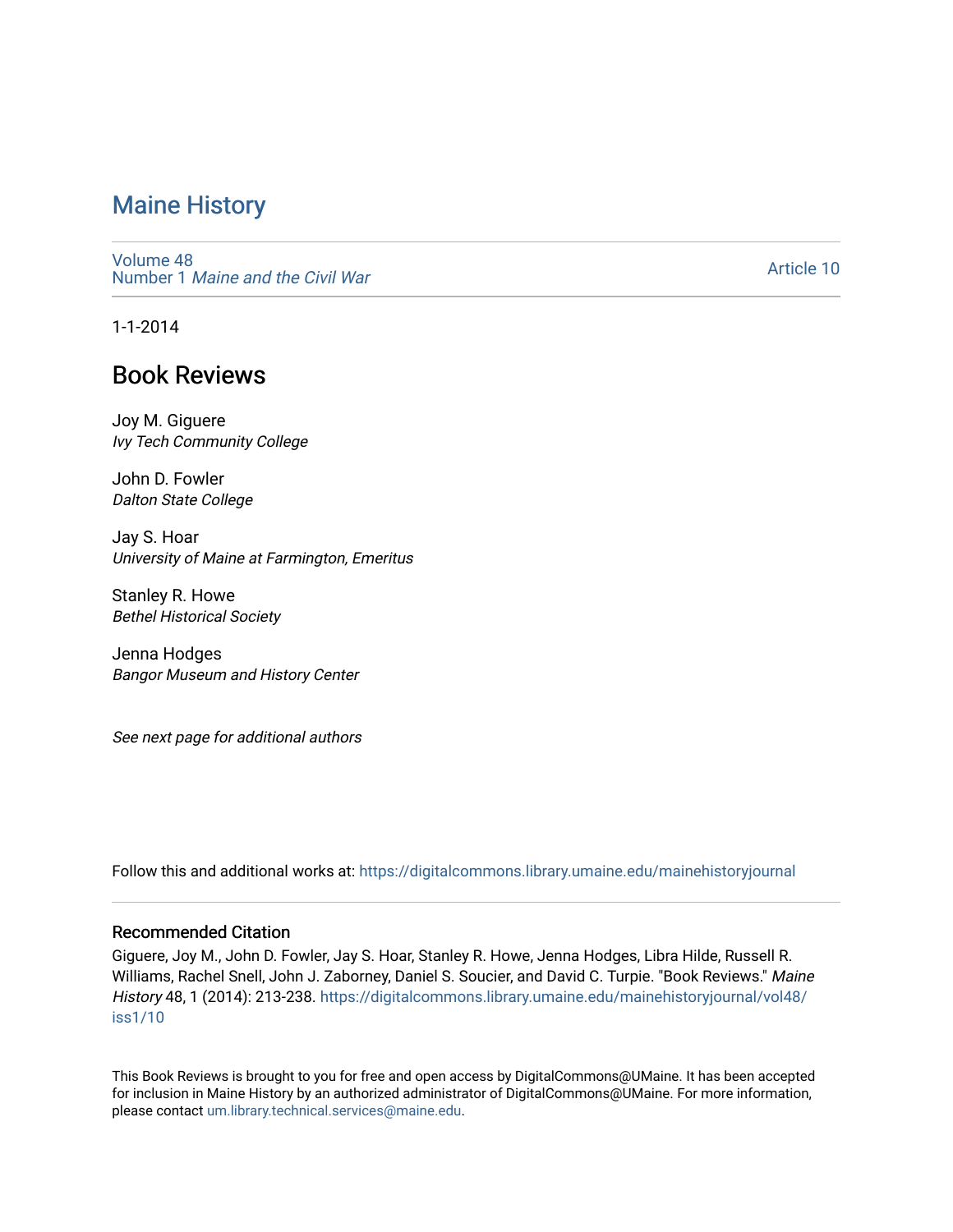## Book Reviews

## Authors

Joy M. Giguere, John D. Fowler, Jay S. Hoar, Stanley R. Howe, Jenna Hodges, Libra Hilde, Russell R. Williams, Rachel Snell, John J. Zaborney, Daniel S. Soucier, and David C. Turpie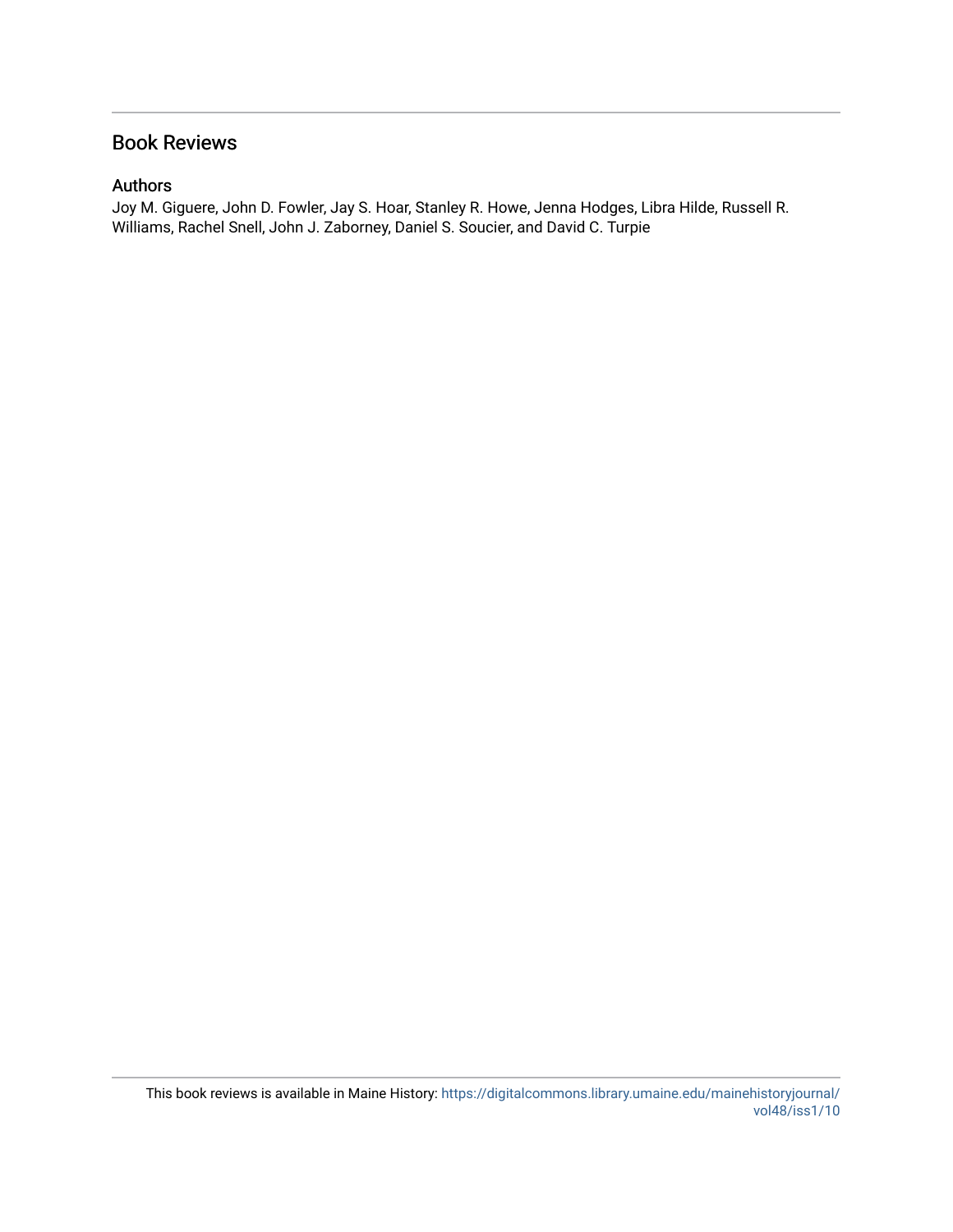# BOOK REVIEWS

*Mainers in the Civil War*. By Harry Gratwick. (Charleston, South Carolina: The History Press, 2011. Pp. 128. Paper. \$17.)

In this slim volume, Harry Gratwick, author of *Hidden History of Maine* (2010), provides a "who's who" sketch of individual Mainers and their contributions to the Civil War period. Gratwick acknowledges in his introduction that he could not "present an inclusive review of important people from Maine who fought in the war" (12), but the twentytwo Mainers included highlight the variety, and in a number of cases, the national significance, of those from the Pine Tree State who served the Union (and in one case, the Confederate!) cause. With each chapter devoted to a particular theme, Gratwick begins with "The Politicians," including Abraham Lincoln's first vice president, Hannibal Hamlin, and three of the state's wartime governors – Israel Washburn, Abner Coburn, and Samuel Cony. The second chapter explores the contributions of Mainers who transitioned from the military to gubernatorial roles, including the most well-known, Joshua Chamberlain, and the lesserknown Selden Connor and Harris M. Plaisted.

Gratwick proceeds in the third chapter by spotlighting Mainers from the different branches of the military, including soldiers, sailors, and one marine. Among those discussed in this chapter include General Neal Dow, who before the war, served as a temperance advocate and mayor of Portland. As colonel of the Thirteenth Maine Infantry Regiment, Dow's recruitment of sober young men earned his unit the nickname "The Prohibition Regiment." In Chapter 4, entitled "Three Islanders Go to War," Gratwick highlights the military service of three young men from Deer Isle and Vinalhaven, and the impact that their sacrifices made on their local communities.

Perhaps the most surprising chapter of *Mainers in the Civil War* is Chapter 5, in which Gratwick writes first about Confederate raider Charles Read, who was not a Mainer but who attempted to attack Portland harbor. What makes this section of the book most compelling is how it reveals the actions of Maine civilians when the war came, ever so briefly, to their doorstep. As described by Reuben Chandler, "Every man jack in Portland rolled up his sleeves and started for the dock armed with everything from ancient blunderbusses to cutlasses. Fishermen,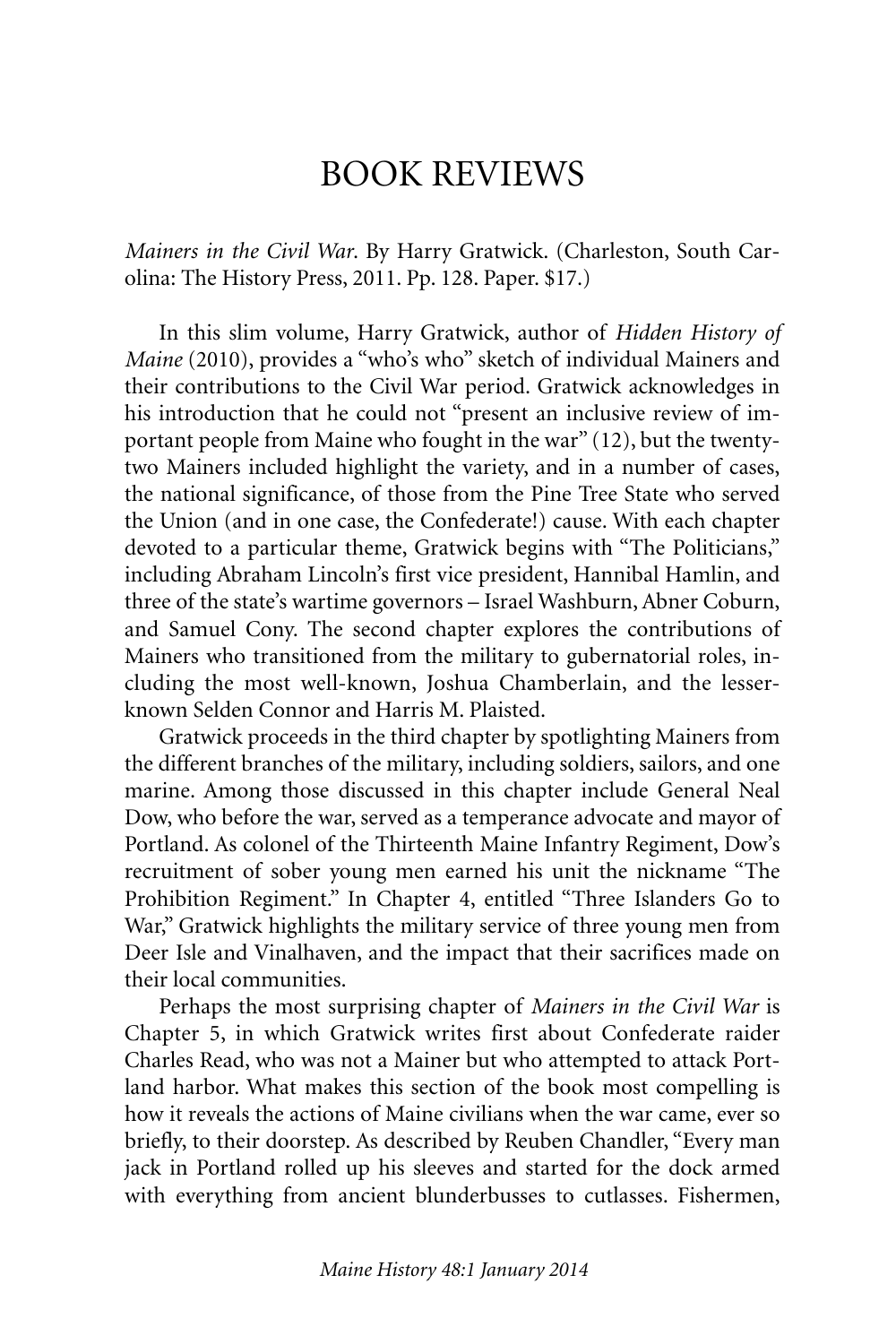stevedores and bakers, undertakers and teamsters, doctors and a college professor. By cracky, they were made as hornets" (96). Gratwick then discusses the life and career of General Danville Leadbetter, a native Mainer who married into the South and allied himself with the Confederacy during the war.

In his final chapter, "Three Daughters of Maine," Gratwick finishes with biographical sketches of Harriet Beecher Stowe, Dorothea Dix, and Amy Morris Bradley. Stowe, "perhaps the best-known woman in the country during the Civil War era," was not a native Mainer but married Calvin Stowe, a Bowdoin College professor. It was while living in Brunswick with her husband that Stowe penned *Uncle Tom's Cabin*, the book that would make her internationally famous. In proceeding to Dorothea Dix, Gratwick states, "If Harriet Beecher Stowe was the most influential woman connected with Maine during the Civil War era, Dorothea Dix runs her a close second" (110). Working first as a teacher, then as a social reformer who sought to improve the living and treatment conditions of the mentally ill, Dix eventually served as the strict Superintendent of Nurses during the Civil War, thus earning for herself the moniker, "Dragon Dix" (114). Gratwick concludes his final chapter with Amy Morris Bradley, the "saintly" carpetbagger – a Union nurse who, after the war, successfully established a number of schools in Wilmington, North Carolina, during Reconstruction.

Written mainly for a lay readership, *Mainers in the Civil War* provides a readable introduction for those unacquainted with the history of the Civil War even as it focuses specifically on the contributions of those who hailed from Maine. In many ways, this volume could be re-titled *Significant Mainers of the Nineteenth Century*, as so many not only made widely known contributions during the war, but also led lives of national significance beyond the war's context – in particular, Neal Dow, Harriet Beecher Stowe, and Dorothea Dix. While Gratwick often refers to the source information of quoted material within the text, the utility of his text for scholars would have been strengthened had he used footnotes or endnotes to indicate the precise source. This absence of notation, however, may perhaps be attributed to the style required by The History Press rather than due to the author's choice. He does, however, include a bibliography, and Gratwick further provides a list of libraries and historical societies where he conducted his research, which offers a starting point for those who may seek to conduct research on the individuals covered in *Mainers in the Civil War*.

> Joy M. Giguere Ivy Tech Community College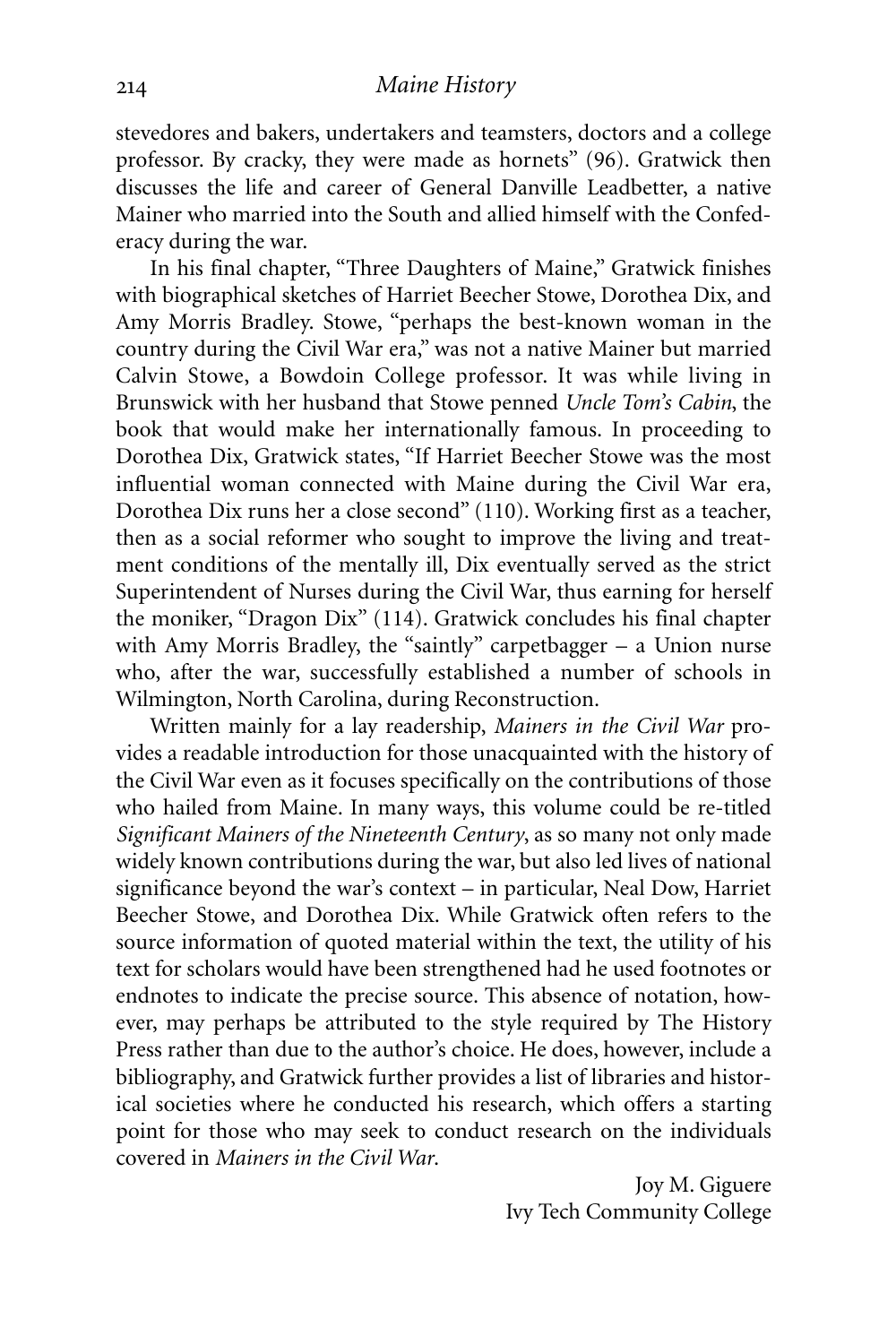*The 22nd Maine Volunteer Infantry in the Civil War: A History and Roster.* By Ned Smith. (Jefferson, North Carolina: McFarland, 2013. Pp. 260. Paper. \$35.)

So many good regiment studies have been written and published on units from both the North and the South that one would be tempted to ask, "What makes this one special?" The answer is nothing and yet everything. Only by exploring the history of various units can historians truly appreciate the communities and the men that these communities sent to war. While a single unit history tells us one story, combined with ten histories or fifty histories, the larger story of the war begins to unfold, a story that cannot be gleaned from general overviews.

Author Ned Smith follows the Twenty-second Maine Infantry Regiment from its formation through its part in Major General Nathaniel Banks' campaign in Louisiana. This was a nine-month regiment formed in the war's second year, when Union recruitment efforts sagged and soldiers were badly needed to continue an increasingly unpopular war. This study contains a solid account of the fighting and disease endured by the officers and men of the regiment and the physical, mental, and emotional struggle they faced. The author follows the standard modern style of regiment studies by including a wealth of primary sources such as first-person accounts from private soldiers, a company commander, and the colonel of the regiment. This supports material from the Official Records, unit reports, and newspaper accounts.

One unique aspect of this study is that the author has managed to collect the letters that Francis Ireland wrote to his parents (which include his observations and thoughts on the regiment from September 1862 to June 1863), as well as the letters his parents wrote in response. This two-way communication is often missing from our sources, and it greatly aids in reconstructing the daily lives of soldiers. Given the ravages of time on historical records such as personal letters, this correspondence is fortuitous and allows Smith to tell the story of the regiment from different points of view.

The author traces the unit's history chronologically in a series of brief chapters organized around a key event. Chapter one covers a history of both Maine and Louisiana and the events leading to the outbreak of the Civil War. Although the author is obviously trying to provide readers with background information before delving into the story of the Twenty-second Maine, this is unnecessary and probably could have been left out of the volume. The next two background chapters, how-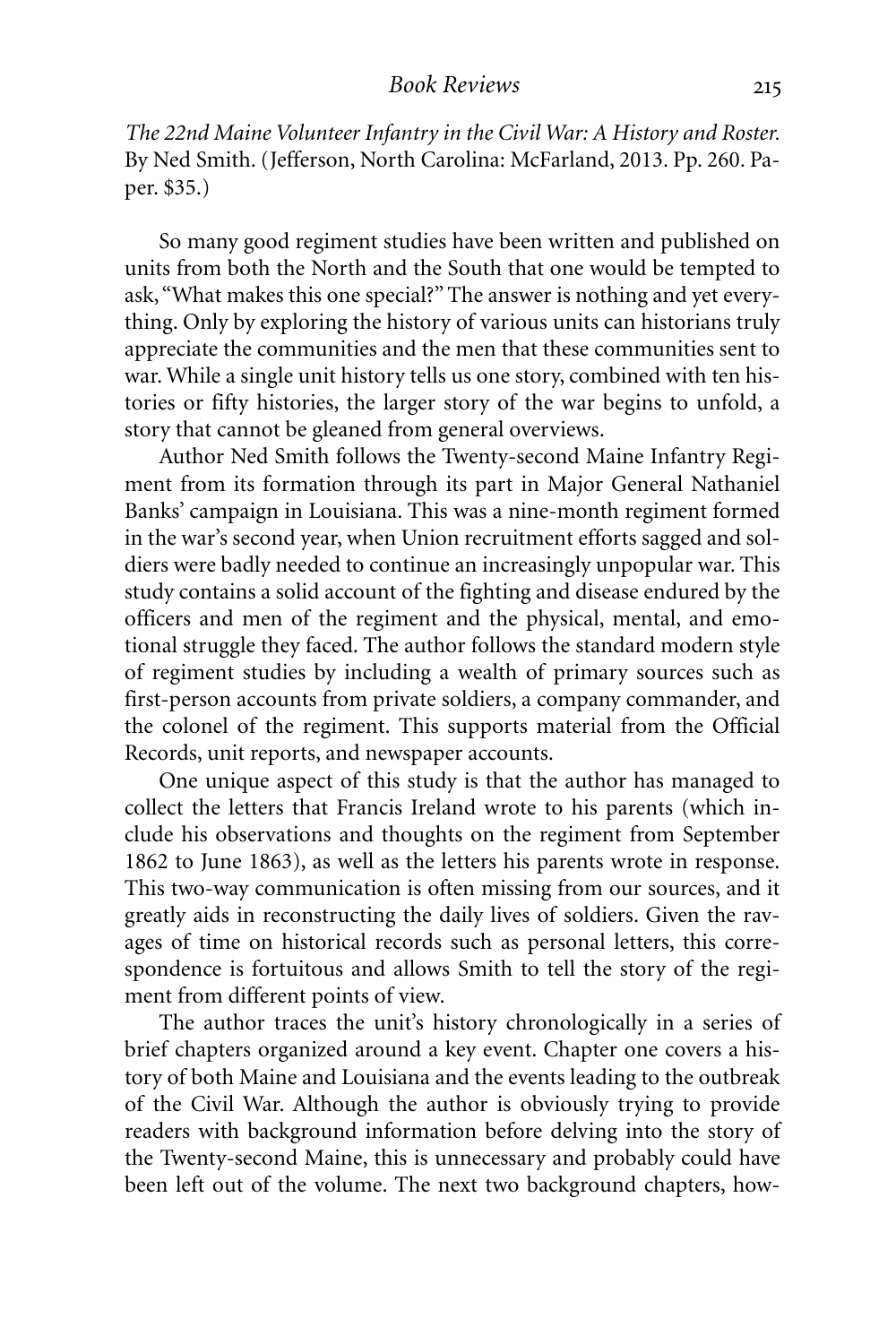ever, are both significant and relevant to the work. In chapter two, the readers are introduced to Maine's efforts to raise nine-month regiments for the Union, including the Twenty-second. This chapter is followed by one that introduces Francis Ireland and the men from Dexter, Maine, who form part of the newly organized regiment.

Chapters four through six relate the experiences of the regiment as it begins to prepare for its part in the war and examine the daily life of the soldiers as they settle into the routine of camp life and the monotony of drill. The author has included several long, block quotes in this section of the book. Instead of distracting, however, they engage the reader by allowing the men to speak for themselves.

The next four chapters (seven through ten) follow the regiment's movement to New Orleans, Baton Rouge, and the lower Mississippi River swamps. It is here that the men first encounter the exotic southern landscape, with its sweltering heat and humidity, its natural beauty, and its deadly diseases. Fevers, such as typhoid and malaria, plagued the men, as did internal disorders such as dysentery, which ravaged the ranks at one time or another. Inadequate rations added to the misery. Clearly, the regiment suffered greatly even before they met the Confederates in combat.

The second half of the book explores the regiment's combat experiences, when the men finally got to "see the animal." The Twenty-second Maine was part of Major General Banks' campaign against Port Hudson. The fall of this Confederate bastion would block the mouth of the Red River as it flowed into the Mississippi, making it harder for rebel forces to ship men and material from the Trans-Mississippi Theater to the rest of the Confederacy. It also would bring the Union one step closer to controlling the entire Mississippi River. Indeed, by late 1863, only the fortifications of Port Hudson, Louisiana, and Vicksburg, Mississippi, gave the Confederacy a tenuous hold on the great river.

Initially, however, the men of the Twenty-second joined with other Union forces to gain control of the roads, hamlets, and bayous around Baton Rouge. It was in these early skirmishes with rebel forces that they tasted their first combat. As the spring of 1863 dragged on, it became clear to the men that they would not be released from their tour of duty until the rebel threat in the area had been destroyed or until Port Hudson had fallen. The regiment participated in the fighting at Irish Bend and eventually in the two ill-considered assaults on the fortifications of Port Hudson. The Twenty-second finally saw the fort surrender soon after Major General Ulysses S. Grant's capture of Vicksburg, thus opening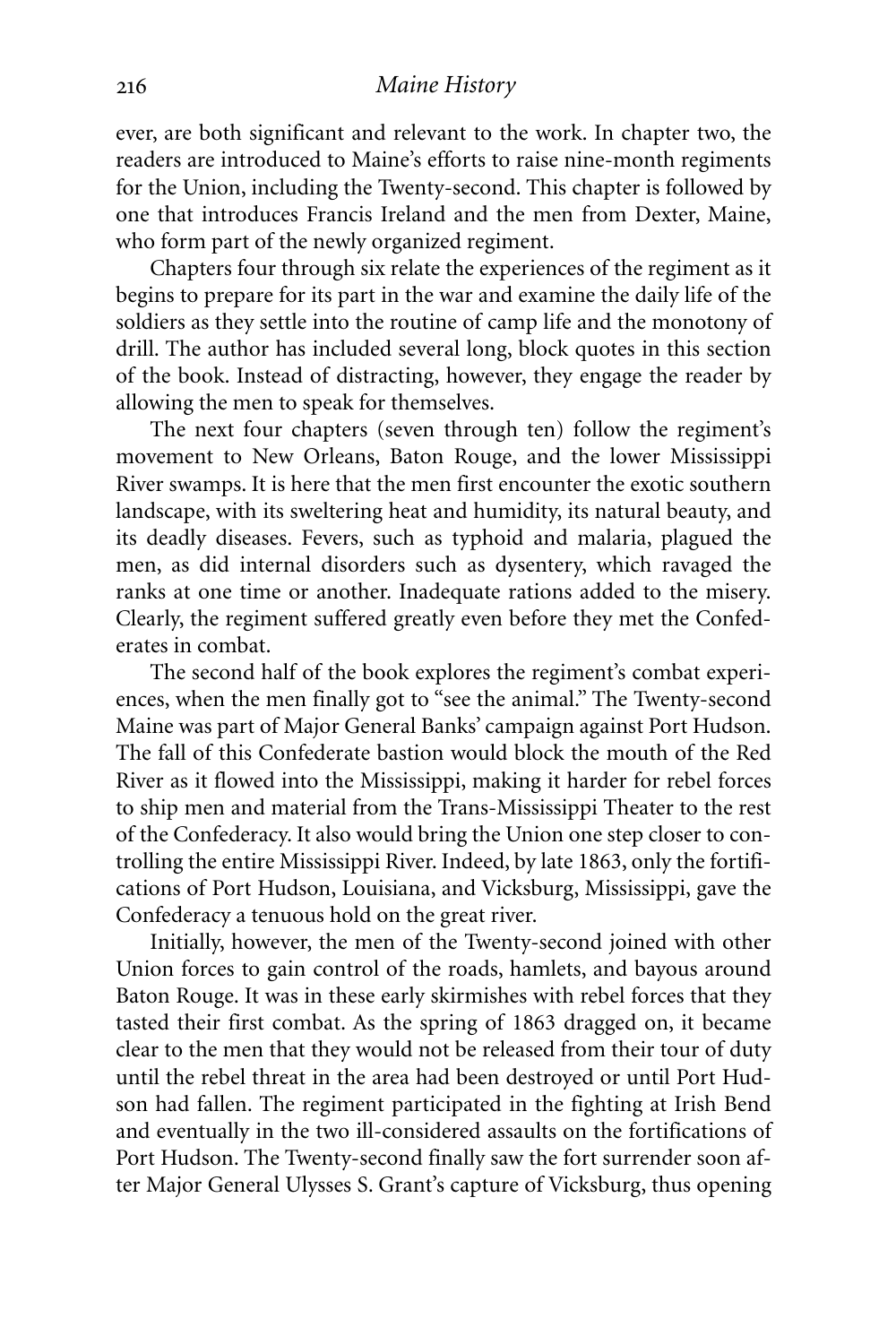the Mississippi to northern shipping. With the fall of Port Hudson, the regiment could finally head for home to be mustered out of service.

Smith's work gives us good insight into an ordinary nine-month Union volunteer regiment during the Civil War. The Twenty-second did not participate in the most acclaimed battles of the war, and none of its men were among the most applauded. Within its rank and file would be no future political, business, or ecclesiastical giants. Yet, the regiment's story is both interesting and significant. Most Civil War regiments, northern and southern, were comprised of men just like those who served in the Twenty-second. While not famous, their experiences reveal to us the reality of the Civil War. Combined with others like it, this study offers historians the opportunity to grasp the impact of the war at the community level, and that is where the real war is to be found.

> John D. Fowler Dalton State College

*Write Quick: War and a Woman's Life in Letters 1835-1867.* Edited by Anne Fox Chandonnet and Roberta Gibson Pevear. (Bethel, Maine: Bethel Historical Society, 2011. Pp. 538. Paper. \$34.95.)

This Civil War era study is as literary as it is historical as it is genealogical. The authors/editors deserve praise for salvaging what was ostensibly destined to be beyond retrieval through deliberate destruction by fire: aging diaries and letters of Eliza Howard Bean (1835-1867), her teacher-farmer brother Andrew Jackson Bean, Sr. (1828-1919) of Bethel, her husband Henry Charles Foster of the Twenty-sixth Massachusetts Infantry, and some twenty-eight major personalities of the Bean(e), Foster, Fox, Hickford and Lynch families. Posterity has this New England saga because Roberta G. Pevear was determined to preserve it and Anne F. Chandonnet superbly transcribed and arranged the extant correspondence, provided insightful commentary, and composed amplifying footnotes.

The centerpiece personality, Eliza, sixteenth child of Ebenezer S. Bean of West Bethel, Maine, became, at age sixteen, a mill girl weaver at Biddeford's Pepperell Company, operating two or three looms at a time for some thirteen hours a day. Most of her monthly pay (\$48) was used to augment the family farm earnings, went for her brother's education, or was squirreled away for her dowry. Dangers in the mill abounded, in-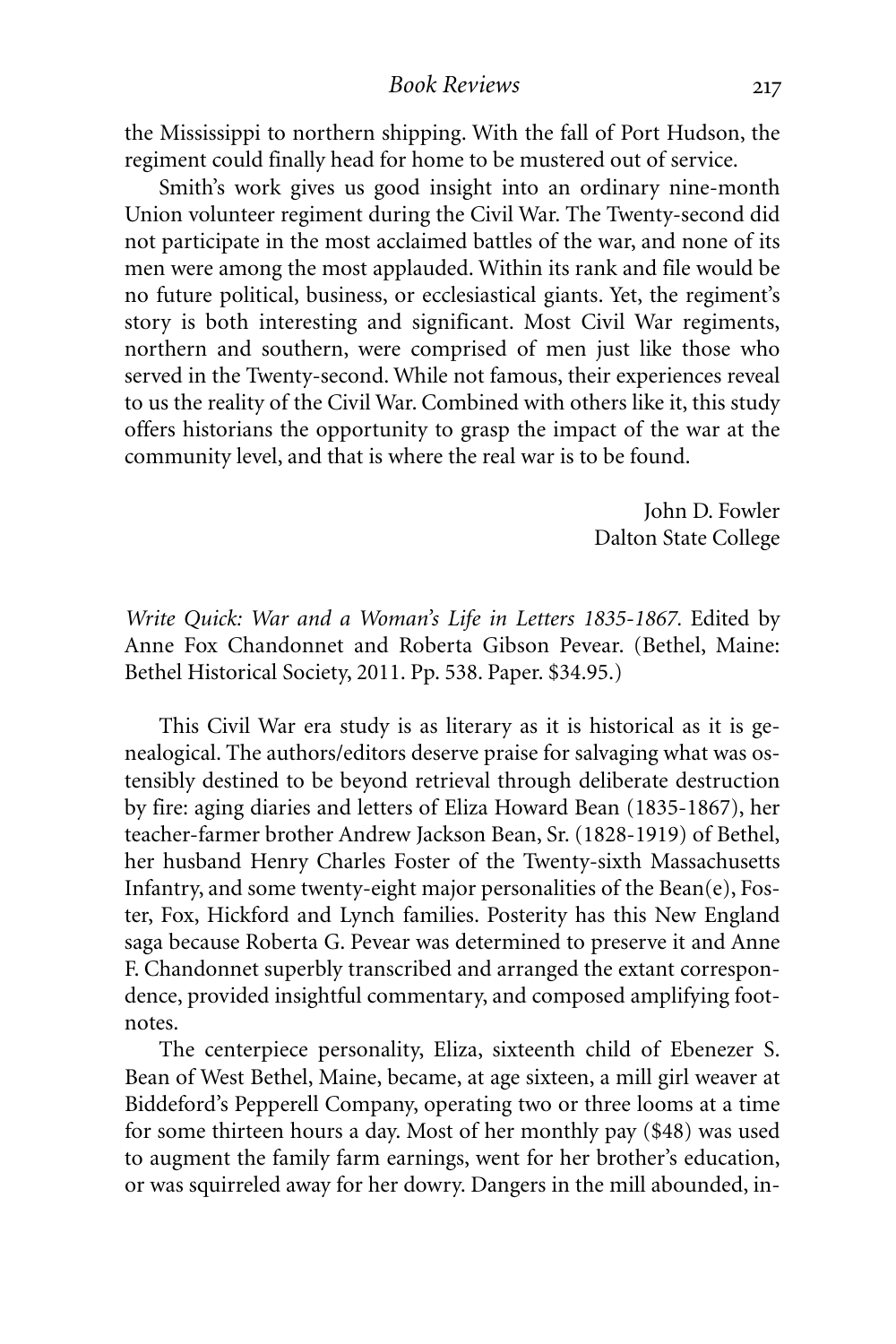cluding breaking leather belts and clothing drawn into machinery. Eliza later worked twelve-hour days, six days a week, at Lowell's Boott Cotton Mill.

As readers of this book, we learn why volunteers fought, re-enlisted, and died. We come to know stay-at-home women's privations, endless chores, dreaded wash days, and loneliness during the 1860s and after. We are treated to dozens of first-time published photographs, and the scholarship is sound. Epistolary exchanges, so vital to the morale of all recipients, are the vehicle that moves this poignant story, its entire self an encapsulation of the nineteenth-century New England world. Readers, convinced, may at length safely infer that the hopes, dreams, misgivings, fears, struggles, joys, longings, and loves of these featured families are representative and typical of the majority of New Englanders, whether rural or urban during the era.

Transcendent truths of yesteryear have surely come out of Oxford County. Despite all of today's inventions and electronics, one emerges from this book to discover that our present society has the same prevailing moods, preoccupations, concerns (blessing and curses) as people did in this era. Once Mainers and those well beyond the state have perused this nigh unique nonfiction achievement, they will possess a deeper, firmer grasp of their heritage.

> Jay S. Hoar University of Maine at Farmington Emeritus

*Civil War Senator: William Pitt Fessenden and the Fight to Save the American Republic.* By Robert J. Cook. (Baton Rouge: Lousiana State University Press, 2011. Pp. 316. Cloth. \$43.20); *Lincoln's Friend: Leonard Swett.* By Robert S. Eckley. (Carbondale and Edwardsville: Southern Illinois University Press, 2012. Pp. 307. Cloth. \$34.95.); *We Are in His Hands Whether We Live or Die: The Letters of Brevet Brigadier General Charles Henry Howard.* Edited by David K. Thomson. (Knoxville: University of Tennessee Press, 2013. Pp. 281. Cloth. \$52.00.)

Three recent books (two biographies and one collection of letters) do much to underscore the significant role Mainers have played in national affairs, particularly during the Civil War era. Of the three, the one on Fessenden is perhaps the least revealing since a previous biography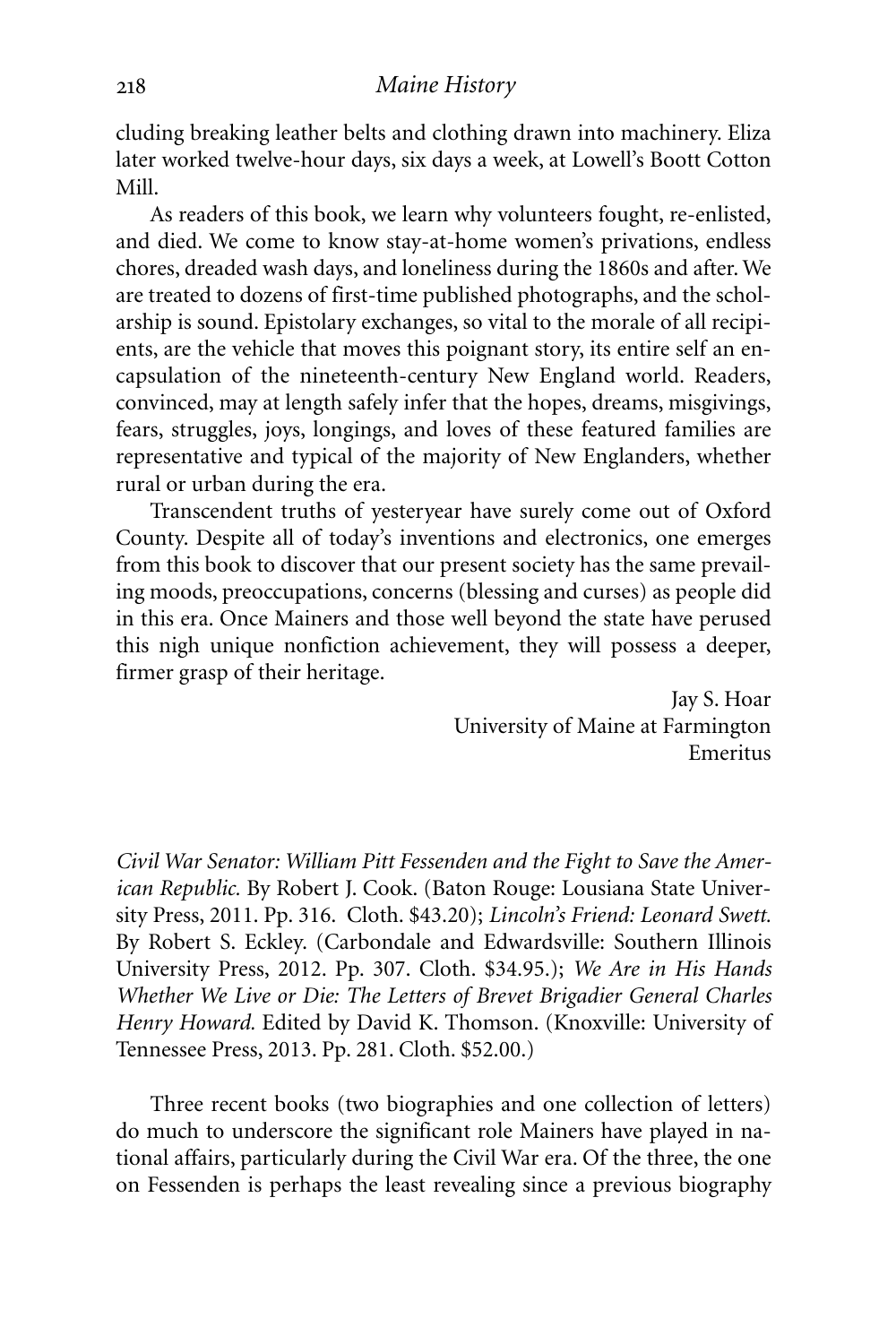appeared a half century ago, but the other two provide new perspectives on a couple of individuals—one in the political and legal realm, the other whose providential faith greatly assisted in his command of Union soldiers.

William Pitt Fessenden (1806-1869) was born out of wedlock in Boscawen, New Hampshire, just north of Concord. His parents did not marry, and the son was sent to his father's mother and was raised by her and her daughters in Fryeburg, Maine. His father, Samuel, was a friend of Daniel Webster, who was asked to become the boy's godfather. A precocious Fessenden went to Bowdoin College and studied law long enough to be admitted to the bar in 1827. He began his legal practice in Bridgton and, after two years, spent most of his life in Portland, marrying Ellen Deering in 1832, the daughter of a prominent Portland businessman. Three years later he joined William Willis in a partnership that would last nearly twenty years, during which time he became one of the ablest attorneys in the state.

With his connection to Daniel Webster, it is not surprising that he was invited by the great statesman to accompany him on a tour of the American West. He enjoyed cordial relations with his mentor, but grew skeptical of some of Webster's positions on issues and refused to support his presidential nomination in 1852. After service in the Maine legislature, he was elected to a single term in the U.S. House of Representatives, where he began as a conservative on the issue of slavery. However, his exposure to the views of John Quincy Adams transformed him to advocate greater hostility to the "peculiar institution." His opposition to slavery increased as time passed to such an extent that he became an organizer of the newly formed Republican Party in 1854.

Elected to the U.S. Senate from Maine in 1853, he served in that body until he resigned in 1864 to accept Abraham Lincoln's plea to become secretary of the treasury. His most important work began about 1857, but during that time he endured the death of his wife and a prolonged period of ill-health from which he gained a reputation for irritability and a quick temper. His work in the Senate on financing the Civil War helped solidify his reputation as a strong supporter of the Lincoln administration, as he generally backed the policies of Secretary of the Treasury Salmon Chase despite his disapproval of legal tender paper. When he became secretary of the treasury, he faced a nearly bankrupt nation with all kind of debts. His response was to raise the return on government bonds, recruit Jay Gould to market another great loan, and stand firm on any additional inflation of the currency. With his re-elec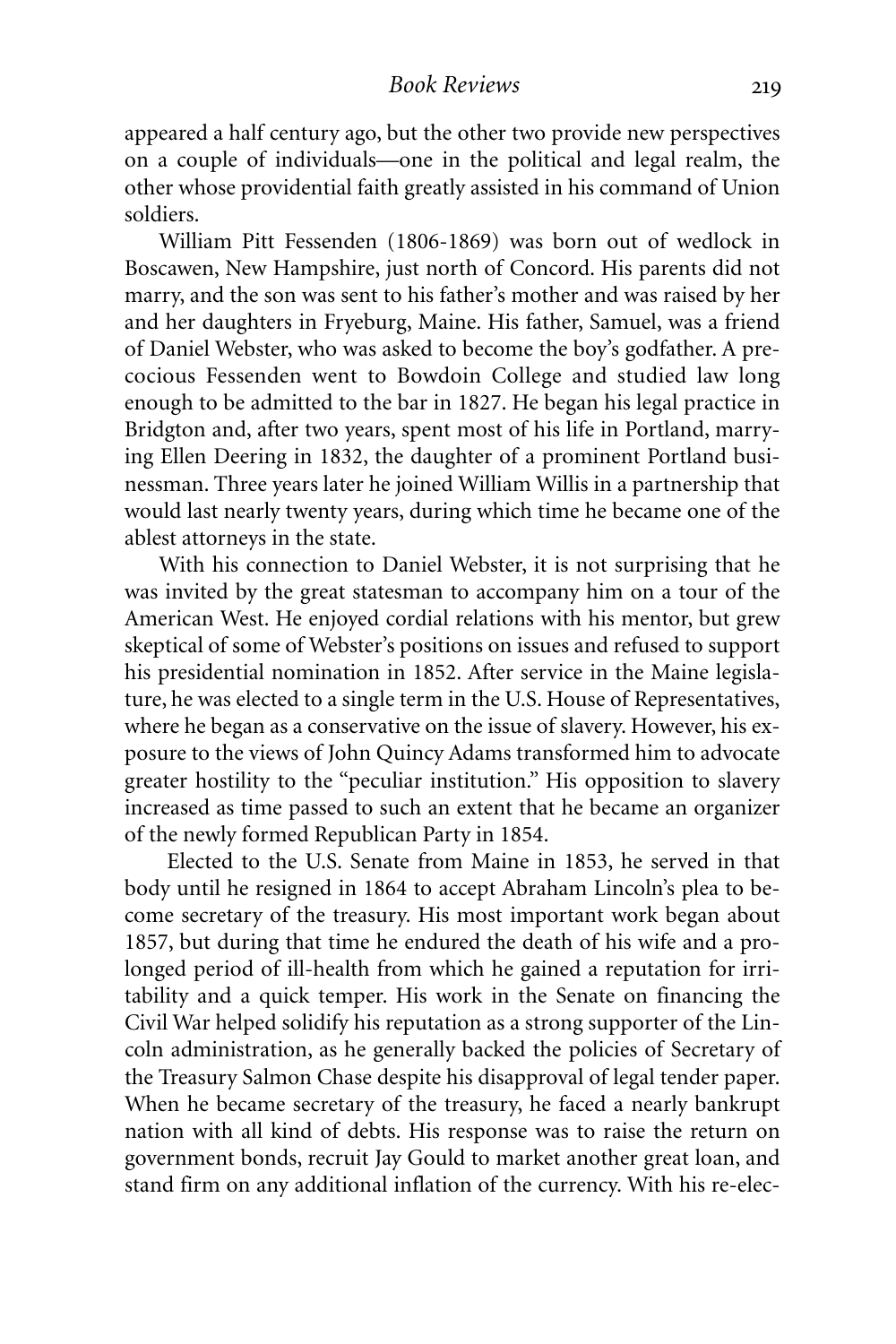tion to the U.S. Senate in 1865, he resigned as treasury secretary.

His greatest legacy was undoubtedly his work on Reconstruction, during which he served as chairman of the Joint Committee on Reconstruction, the report of this committee largely reflecting his views and influence. He helped draft the Fourteenth Amendment to the Constitution, which gave African Americans citizenship. In addition, he stood up to President Andrew Johnson, stating that Reconstruction was a function of Congress and not the executive branch's domain. He then mediated a middle course between Johnson and Congress. Although he possessed little regard for the president, he remained true to his principles and disapproved of the Tenure of Office Act, casting a key vote against impeachment of the president despite public opinion from his Maine constituents. He died before his last Senate term expired, but his record of national leadership in financing the Civil War and legislating Reconstruction provide this Mainer with a high profile.

Robert J. Cook, a professor of American history at the University of Sussex in the United Kingdom, has written a balanced treatment of the life and career of this great Mainer. He does not neglect Fessenden's flaws including his hair-trigger temper and limited sympathy regarding issues of race, gender, and class. Professor Cook has done a masterful job of assembling the evidence to support his contention that Fessenden's reputation and legacy to American history is well-deserved and has withstood the test of time.

Robert S. Eckley, a central Illinois native with a doctorate in economics from Harvard and a former president of Illinois Wesleyan University, has provided historians and others interested in the past with this first biography of a Maine man who had close ties to our sixteenth president. Leonard Swett was born in Turner, Maine, in 1825, the fourth child of John and Remember Berry Swett. His forebears extended back to the *Mayflower*, and his grandfather served in the Revolutionary War as a surgeon. His father was a veteran of the War of 1812 and a farmer. Leonard Swett received his education in Turner and at North Yarmouth Academy before entering Waterville College (now Colby). There he received a classical education, but also studied sciences and history among other disciplines. He also met a classmate, Josiah Hayden Drummond, later his college roommate. Drummond, who became a leading Portland attorney, served in both houses of the Maine legislature, including as House speaker. They became lifelong friends and worked with other Lincoln supporters in 1860, and as Lincoln delegates in 1864, to ensure their friend's presidential victories.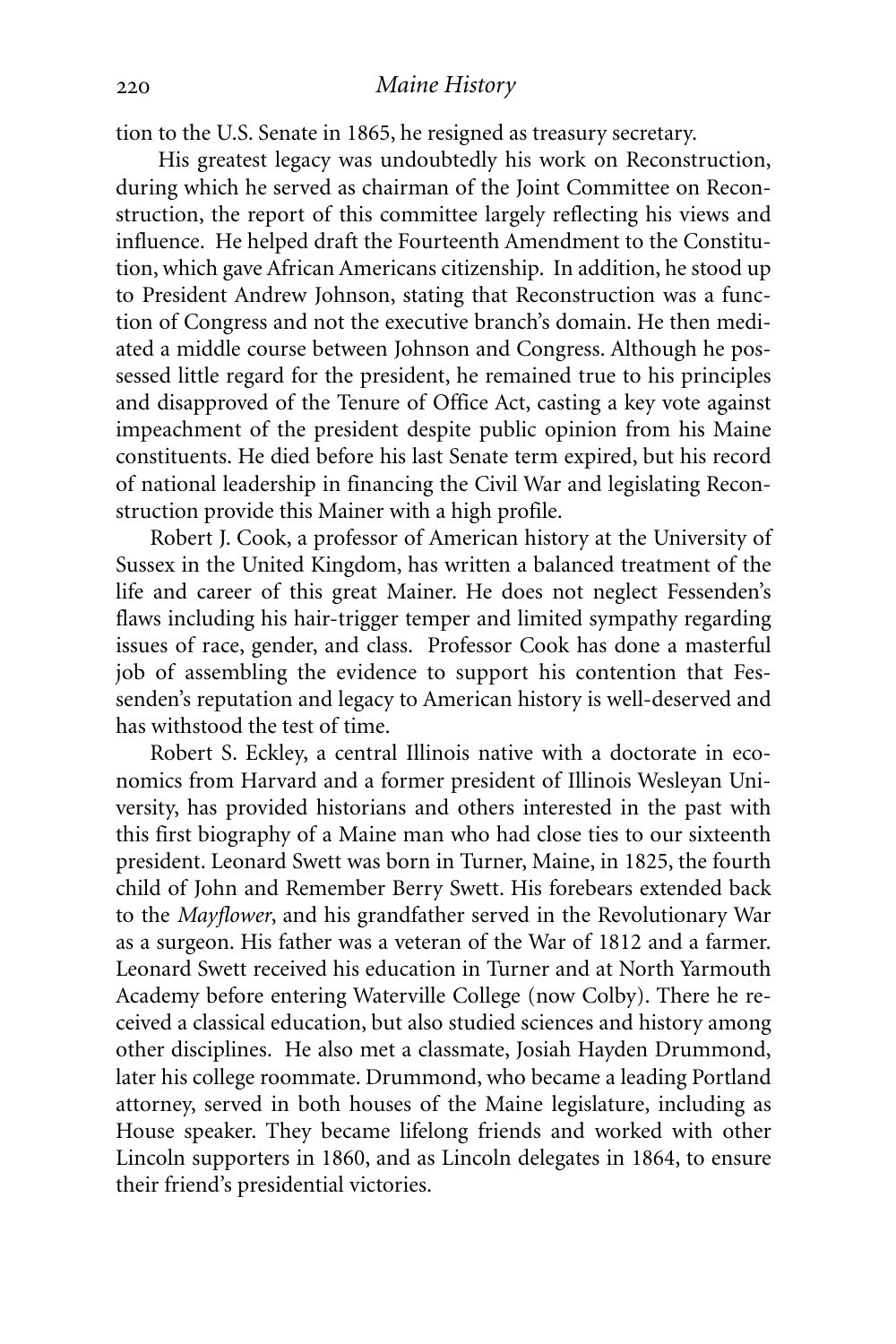Swett never graduated from Waterville College, but departed after his junior year, perhaps because he was eager to begin a legal career. Luckily in 1845, he landed in the offices of George Foster Shepley, who had prepared for a legal career in the more traditional manner, Dartmouth College as an undergraduate and Harvard Law. Two years later, Swett left law to teach in a school in Gray, but found that discipline for sixty students was more than he could bear, so decided to move to New Orleans, then the nation's third largest city. To get there he decided on the "all water route around Florida," which provided some adventure as he had to survive a heavy gale that almost destroyed the ship*.* He soon concluded that the city was more morally wayward than he had anticipated, so he migrated up the Mississippi to Cairo, Illinois, and eventually settled in Madison, Indiana. He soon ran out money and could not find employment, so he joined the U.S. Army.

Swett endured some tough basic training in the army. At one point, he challenged the drill sergeant with a bayonet and ended up in the guard house facing the possibility of a court-martial and execution if found guilty. This was a defining moment in his life as it called upon all his legal skills to gain a pardon. He was then shipped down the Mississippi to guard General Winfield Scott's supply during the Mexican War. He developed malaria and nearly died. He wanted to return to Maine and started up the Illinois River, but his fever returned and he knew he could not make it home. He decided to stay in Bloomington, Illinois, where he met David Davis, who was shortly elected judge of the Eighth Judicial Circuit of Illinois, and had previously made important connections with individuals who would be influential later in his life including a friendship with Abraham Lincoln. Swett was soon practicing law again and teaching. He passed the Illinois bar exam in June 1849 and by the end of year had moved to Clinton, Illinois, to set up his own practice. By that year, while traveling in his legal work with Davis, he met Lincoln for the first time. Swett spent a good deal of his professional life riding the circuit and became an accomplished lawyer. Through Lincoln, he met the future president's law partner, Ward Hill Lamon, and the three men became close friends, sometimes opposing one another in their legal defense travels.

Through Lincoln's influence, Swett became involved in Whig Party politics and served as a presidential elector for General Winfield Scott in 1852. He also began in this period looking for wife and through his landlord met Laura Quigg. They were married in 1854. Moving back to Bloomington, he established a law office with William Ward Orme.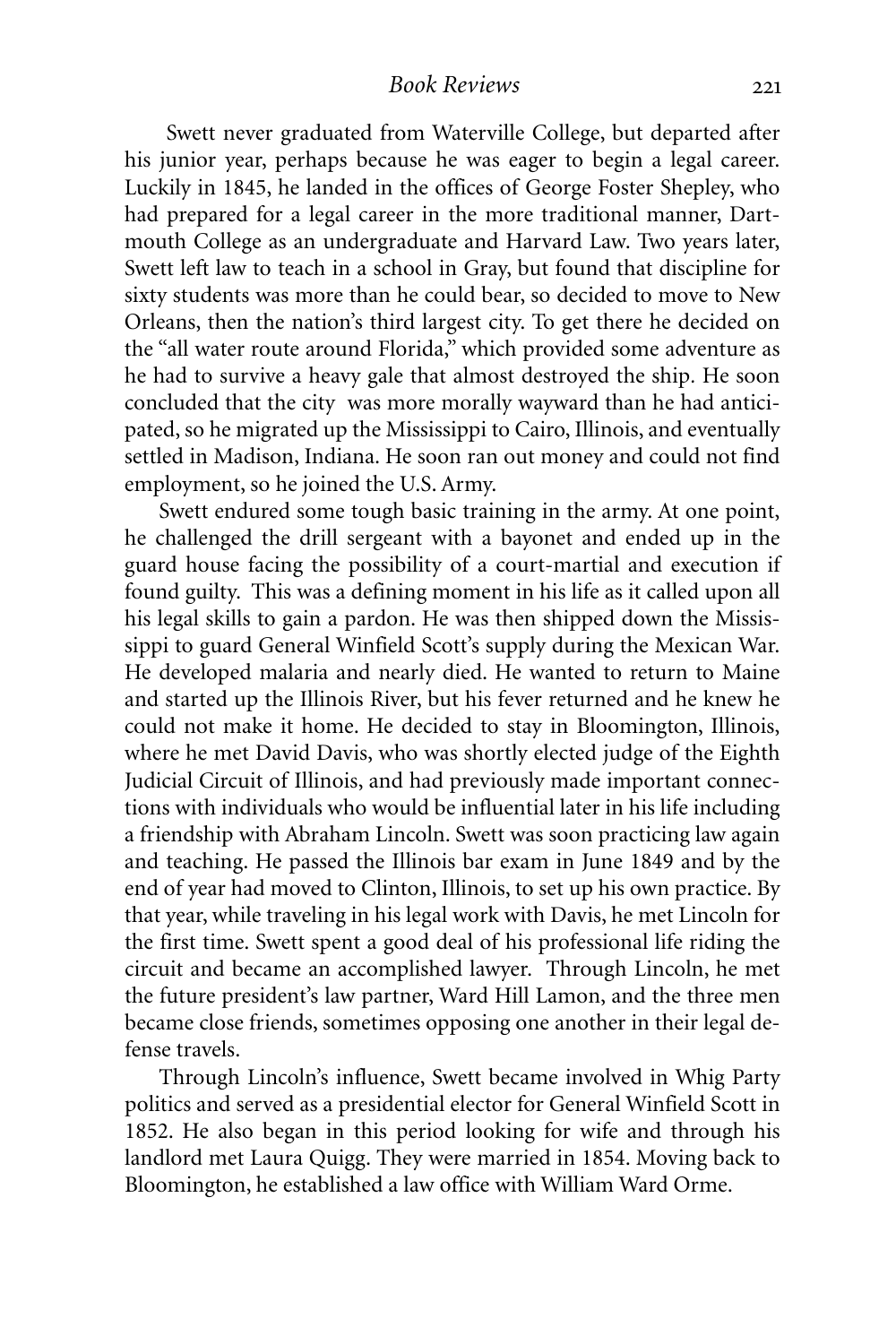Later it was Swett, Davis, and Lincoln who rode circuit and honed their legal skills. Swett greatly admired Lincoln, who served as a remarkable role model as he became the accomplished lawyer that would characterize the rest of his life. From Lincoln, Swett, who had been trained in classical languages, learned the verbiage of ordinary people that made it possible for mastering the art of communicating with plain folks who often served on juries. Swett was no teetotaler and was surprised to learn that Lincoln, in 1859, admitted that he had never tasted hard liquor. He and Lincoln served together in more than ninety cases on the Eighth Circuit.

With the passage of the Kansas-Nebraska Act of 1854 and the repeal of the Missouri Compromise, Lincoln was moved to denounce the possible extension of slavery and decided to become a candidate for the U.S. Senate. Swett offered to help him campaign and was dispatched to northern Illinois. Lincoln led in early voting, but did not carry the day, much to his disappointment. Swett was a Republican before Lincoln, but both attended the first Republican presidential convention in 1856. Swett ran for the Illinois House of Representatives in 1858 in order to support Lincoln's election as U.S. Senator. Stephen Douglas was reelected that year despite State Representative Swett's effort on behalf of Lincoln. This would be the only time that Swett held elective office despite numerous subsequent attempts.

From 1860 to Lincoln's assassination in 1865, Swett spent much of his time working for his friend's election in 1860, and later his re-election in 1864. Upon Lincoln's success at the polls in 1860, Swett, along with his friends Judge Davis and Josiah Drummond, worked closely with Lincoln on appointments. Swett was not a good manager of money and despite his success as a lawyer was long in debt. After Lincoln's accession to the presidency, he came to believe that some government post might relieve his financial worries, but despite his intimate association with the president, nothing ever came his way. The author believes Swett was so close to Lincoln that the president did not have to worry about his loyalty and if he had received a major position in the administration their easy familiarity might have been jeopardized. He continued to serve the president in many ways despite his disappointment. Lincoln, moreover, consulted Swett while considering and drafting the Emancipation Proclamation and eagerly sought his advice on numerous occasions. He also became very familiar with life in the White House during Lincoln's tenure.

Leonard Swett, according to author, should be recalled for his out-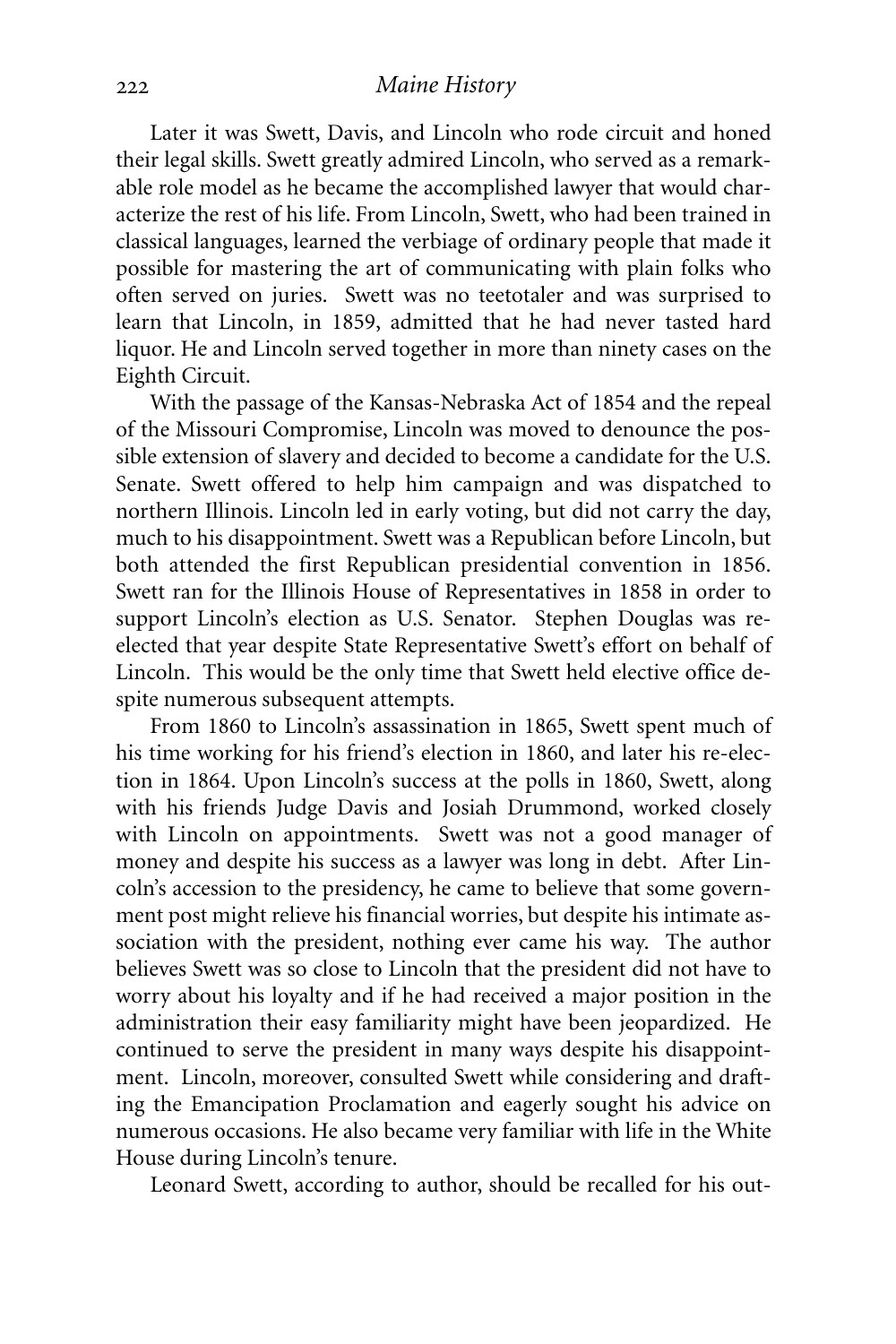standing professional achievements in the law, his critical assistance in securing Lincoln's election and re-election, and his fifteen-year association with the president, during which he served as an unofficial yet valued presidential advisor and personal emissary on many missions. He also later recorded many personal memories of the president in preparation of a biography on his friend that he never completed. Countless Lincoln biographers and other scholars have consulted these notes, which have provided greater clarity to the history of this era. Eckley also praises Swett's later courage in defending the Haymarket anarchists and his legal brilliance in interacting with some of the most significant figures in the America of his era.

Charles Henry Howard was born in 1838 in Leeds, Maine. He was the youngest brother of Oliver Otis Howard, the famed Civil War general and the supervisor of the Freedman's Bureau, whose name was also placed on a Washington, D.C., university in 1867. A precocious child, Charles Howard received his education at Kents Hill School in Readfield, Maine, and at North Yarmouth and Topsham academies. He graduated from Bowdoin College in 1859. Following his departure from Bowdoin, Charles joined his brother at West Point to recover from the strains of his college years. During his time at West Point, Charles became increasingly cognizant of the sectional tension regarding slavery that loomed over the cadets. After a year with his brother, he returned to Maine to attend Bangor Theological Seminary with the intention of joining the ministry while he kept an anxious eye on the secession crisis of 1860. He was resolute in his determination to remain at the seminary until a providential sign should manifest itself to instruct him to change his course.

What came forth to nudge him out of his religious studies was the Confederate firing upon Fort Sumter. Almost immediately, he received a message from his brother that he was now a colonel in the Union army and was needed to raise troops for war. Even before receiving his officers' commission, he was involved in the disastrous (for the Union) first Battle of Bull Run. This encounter was the first of sixty-eight battles (according to him) that would take him through the conflict. In his remarkable rise from drum major to brevet brigadier general during the war, he was wounded twice and faced formidable challenges. Yet, he never doubted his faith and dedication to a God that oversaw the battle between the North and South in the American republic.

After the war, he became a member of the Freedman's Bureau, where he was a school inspector in Florida, Georgia, and South Carolina, and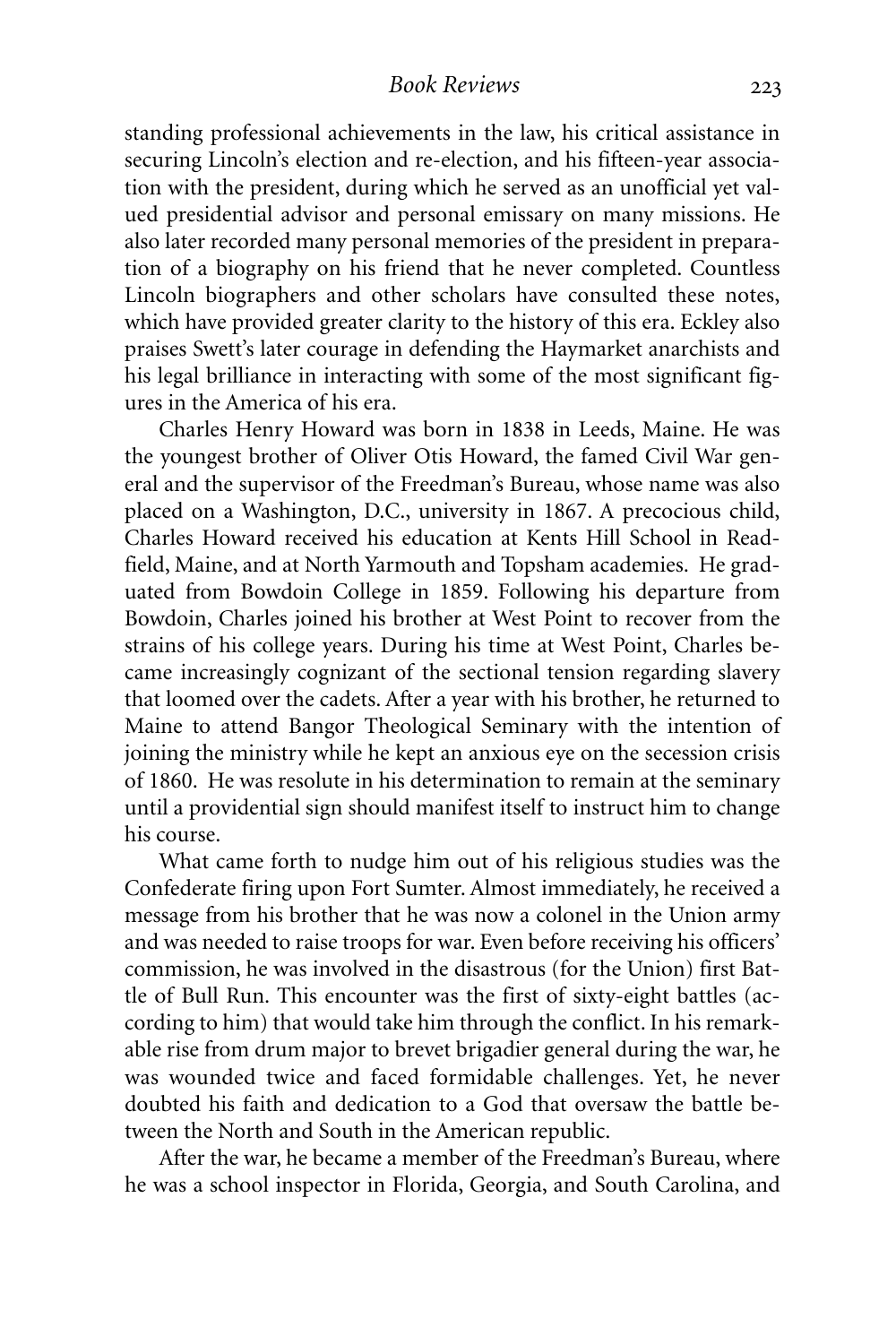rose through the ranks to the post of assistant commissioner for the District of Columbia, Delaware, Maryland, Virginia, and West Virginia. Moreover, he also connected with the American Missionary Association and edited a number of publications. In addition, presidents Garfield and Arthur both named him to serve as inspector of Indian agencies.

This book contains some hundred letters ranging from 1852 to 1908, certain ones of great interest and others not so much, but all reflecting in a particular manner Charles Howard's providential view of human affairs guided by the will of God. He (with his brother often accompanying him) recorded conducting prayer meetings, visiting hospitals to distribute religious literature, and ministering to those in need of spiritual guidance. In addition, he notes the shift in his racial attitudes with the senseless shooting by a member of the Irish Brigade of an African-American servant boy whom he had come to know and admire and who died after a long struggle. As the war progressed, he observed in his correspondence the shift from a war to preserve the Union to one of emancipation of the slaves. He increasingly came to believe that with the ongoing Union success God indeed favored the men in blue, even though he was very well aware of the weaknesses of mortal men.

Editor David K. Thomson has provided a very useful organization and analysis of the letters contained in this volume, which also sheds new light on the life and career of the "Christian General," Oliver Otis Howard. It also provides insight into the role of religion in war and gives the reader details of Charles Howard's dedication to duty in regard to his God and country.

> Stanley R. Howe Bethel Historical Society Executive Director Emeritus

*Fanny & Joshua: The Enigmatic Lives of Frances Caroline Adams and Joshua Lawrence Chamberlain*. By Diane Monroe Smith. (Lebanon, New Hampshire: University Press of New England, 2013. Pp. 432. Paper. \$35.)

Diane Monroe Smith contends that in order to understand Joshua Lawrence Chamberlain's celebrated military career one must consider his entire life, including his relationship with his beloved wife Fanny. Indeed, she found Fanny to be interesting enough to merit a dual biography, although the latter half of the book focuses much more on Joshua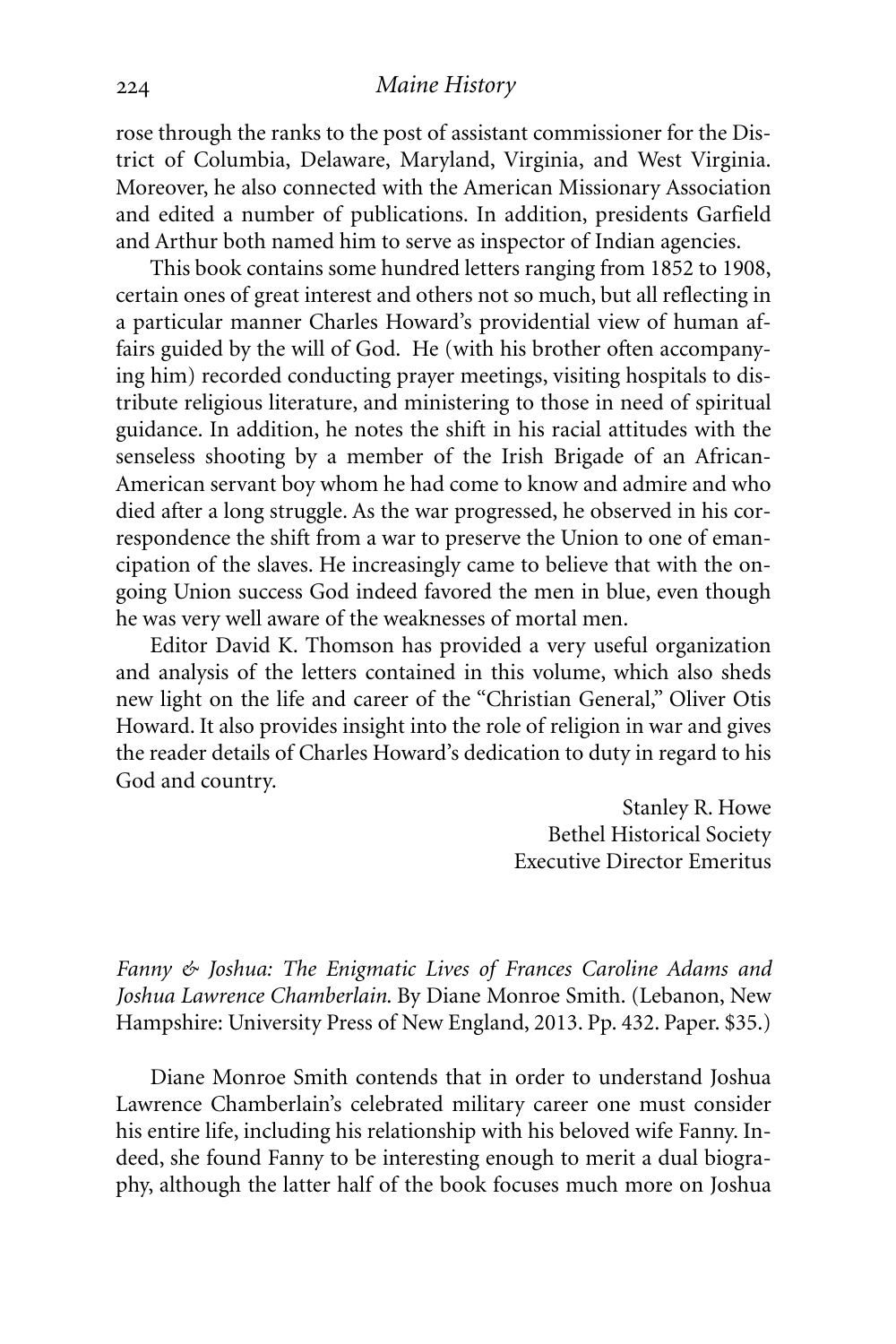#### *Book Reviews*

than his wife. Previous scholarship has portrayed Fanny in a negative light. Smith takes pains to counter this image with one of a loving wife who was more educated and independent than most women in her time and who provided Joshua with the support he needed in order to accomplish his celebrated feats. *Fanny & Joshua* spans the Chamberlains' entire lives from Fanny's birth in 1825 to Joshua's death in 1914, with his military service presented as only part of a long and interesting life. However, despite her stated desire to add serious analysis to Chamberlain's life, the book leaves readers to draw their own conclusions as to how Chamberlain's entire life illuminates his military career.

Smith's background in human development is clearly evident throughout the biography. *Fanny & Joshua* focuses heavily on the interactions between the Chamberlains and their families, so in place of military maneuvers the reader learns about Cousin Deborah's tendency to cause discord in the Adams family and Chamberlain's distress when letters from home failed to reach him in the field. In a welcome contrast to works centered on his military career, Smith examines the many facets that combined to make Chamberlain the man he was: an officer, husband, father, college professor, and veteran. The reader is left with a balanced view of Joshua Chamberlain, not merely as a soldier, but as a man with unique flaws, strengths, and, above all, an unshakeable sense of duty. Fanny Chamberlain was herself a multi-faceted individual. The reader gains new appreciation for the challenges she faced living with a man who could be obstreperous; he struggled with jealously early in their relationship and in later years was away from home much of the time, even as Fanny was slowly losing her sight.

Originally published in 1999, *Fanny & Joshua* was republished in 2013, presumably in celebration of the sesquicentennial of the Battle of Gettysburg, although this is not explicitly stated. Although this edition contains a new preface, the bibliography does not cite any new scholarship since 1999, nor does the preface discuss any revisions.

For source material, the author drew heavily on letters between the couple, supplemented with letters to and from other family members, diaries, Chamberlain's speeches, and his memoirs. It is the author's preference to let her subjects speak for themselves through numerous and lengthy quotations, some up to a half a page or longer, leaving no doubt that Smith devoted considerable time to reading the widely dispersed Chamberlain family papers. Additionally, the extensive use of primary sources lends credibility to Smith's flattering portrayal of Fanny. Indeed, Chamberlain's own words indicate that he loved and respected his wife.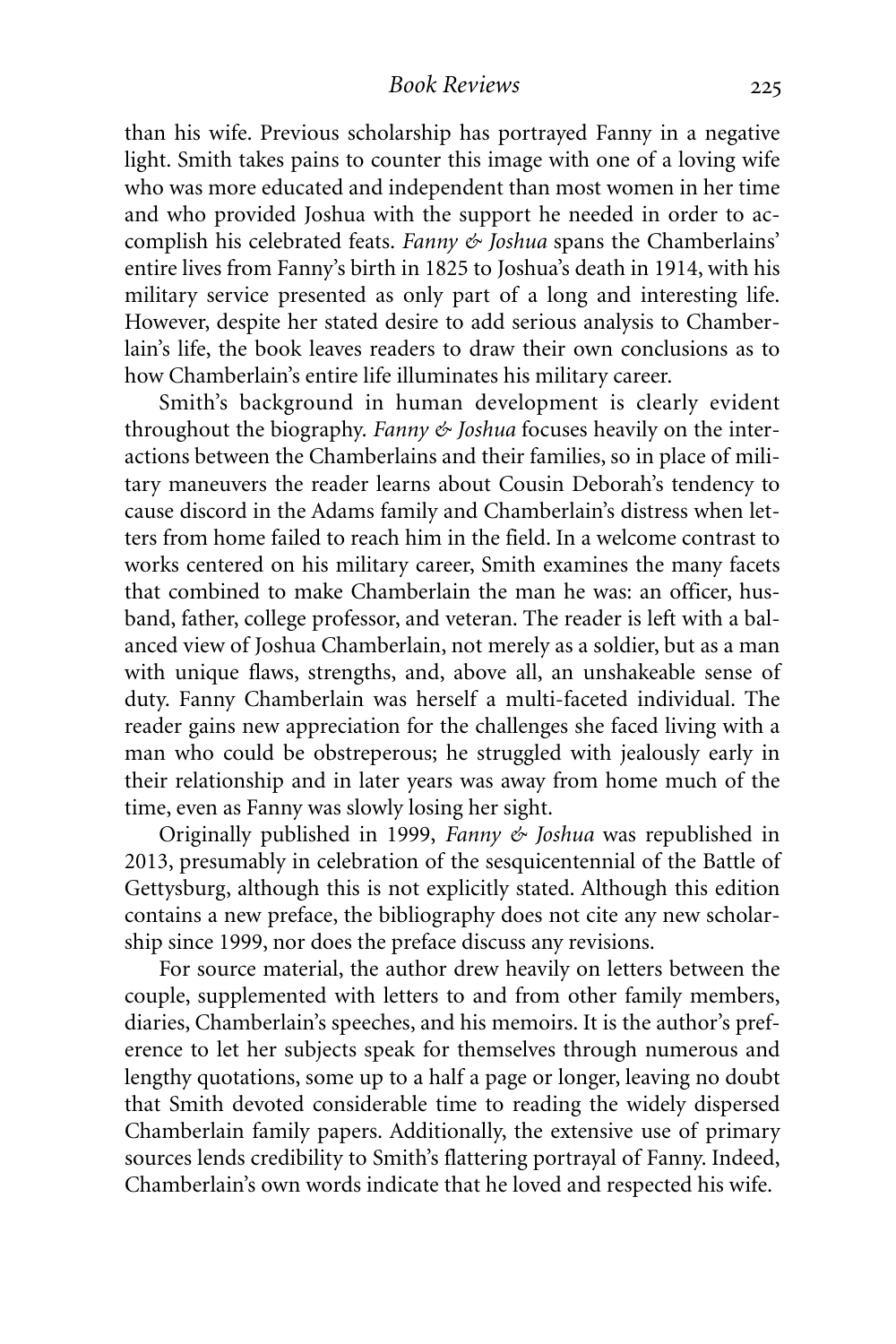Letting the Chamberlains speak for themselves often provides a compelling and personal view of their lives. It is an especially effective technique in the chapters devoted to their three-year engagement, during which they rarely saw each other, but wrote numerous letters proclaiming their affections and working out their plans for the future. This method is less useful when the couple was together, as they did not leave such a rich trove of documents. It is weakest during the couple's separation when Chamberlain served as governor, a time of monumental importance to their relationship that merits more discussion in a book so devoted to human relationships. Smith offers little to explain the estrangement and reconciliation other than one passionate letter from Joshua begging Fanny not to tell people that he abused her and that if she wished to separate to do it without "wretchedness." Here the book might have been well served by considering other source material. It is likely that some observations regarding the governor's marriage were recorded and these could provide more information when the Chamberlains themselves left little record.

This is a complex portrait of the Chamberlains, but Smith is content to tell their story with little attempt to interpret it. The preface makes it clear that it is necessary to understand Chamberlain's whole life in order to know Chamberlain the Civil War officer, but the author is so wary of making unwarranted assumptions that she fails to present any wider analysis beyond the assertion that Fanny was not the terrible wife that previous scholarship had painted her to be. Thus *Fanny & Joshua* presents a well-told, compelling, and convincing story, but does not explain the broader significance of that story.

> Jenna Hodges Bangor Museum and History Center

*This Birth Place of Souls: The Civil War Nursing Diary of Harriet Eaton*. Edited with an by Introduction by Jane E. Schultz. (New York: Oxford University Press, 2012. Pp. xii, 278. Paper. \$24.95.)

Jane Schultz points out, early in her introduction to the wartime diary of Harriet Eaton, that this is one of only five existing unreconstructed diaries of female Civil War nurses. The diary, housed at the University of North Carolina, is a crucial example of women's lives and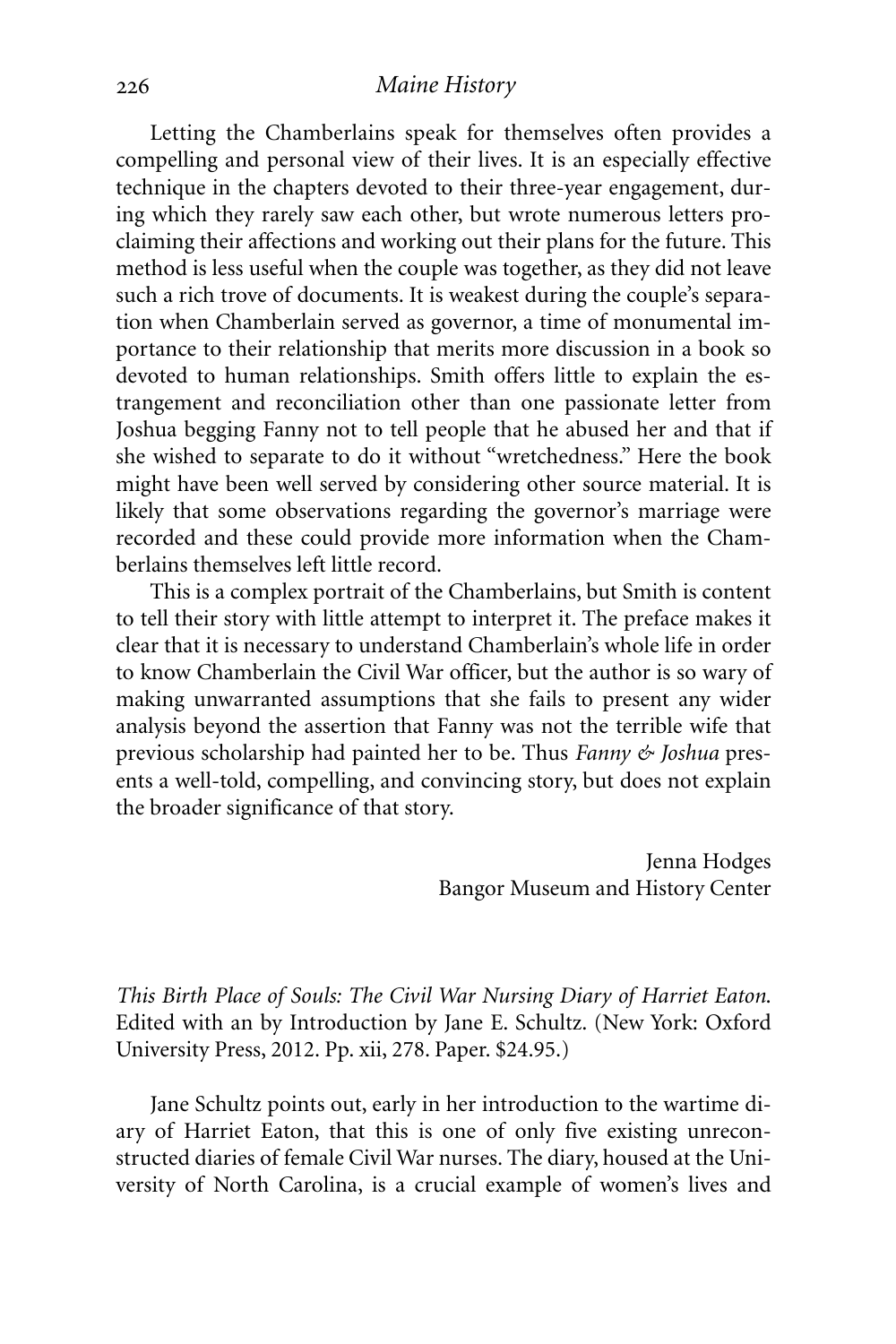#### *Book Reviews*

work during the war, as Eaton was one of thousands of women who offered their services to their country in a time of national crisis, but one of only a handful who left a lengthy record of her wartime experiences. Eaton, unlike many of her peers, never published her diary and reacted with indignation when folks at home published her personal letters without her permission. This self-effacing woman avoided calling attention to herself. Thus Schultz's careful research grants Eaton, and female nurses more broadly, the attention they deserve as vital agents in the prosecution of the war and health of the fighting men.

Eaton, moreover, regularly interacted with some of the most widely recognized personalities of the Civil War period, including nurse administrator Dorothea Dix, numerous fellow nurses such as Cornelia Hancock, and noted military figures such as Joshua Lawrence Chamberlain. Hers is a story of interest not only to students of Maine history and wartime medicine and medical care, but of the Civil War itself. This volume is a valuable addition to Civil War literature, and Schultz provides a thorough and lively introduction, meticulously researched notes on the text, and an excellent biographical dictionary of the people Eaton encountered in the course of her relief work.

Eaton's diary and letters discuss state relief work, field nursing, regimental hospitals, and the evolving logistics of medical care and the movement of sick and wounded men. In particular, Eaton's diary provides a picture of the chaotic state of medical care early in the conflict and prior to Union organization of the ambulance corps. Eaton's diary and letters demonstrate the importance of state-run relief agencies, in this case the Maine Camp Hospital Association, which are often overlooked in the focus on the United States Sanitary Commission. A comparison of Eaton's two tours of duty also shows increasing Union organization in the care and evacuation of the sick and wounded as the war lengthened.

Although Eaton hesitated to call herself a nurse, Schultz rightly identifies her as such; Eaton's diary reveals the varied labors performed by relief agents, including hands-on nursing. Eaton engaged in direct patient care both physical and emotional, wrote letters, attended death beds, bathed and dressed wounds, and spent a great deal of time cooking and distributing food, clothing, and other comforts. The diary richly documents the various foodstuffs packed by women's aid societies on the home front and forwarded to agents at the front, and the pivotal role nurses and relief agents played in preparing meals sick and wounded men could consume.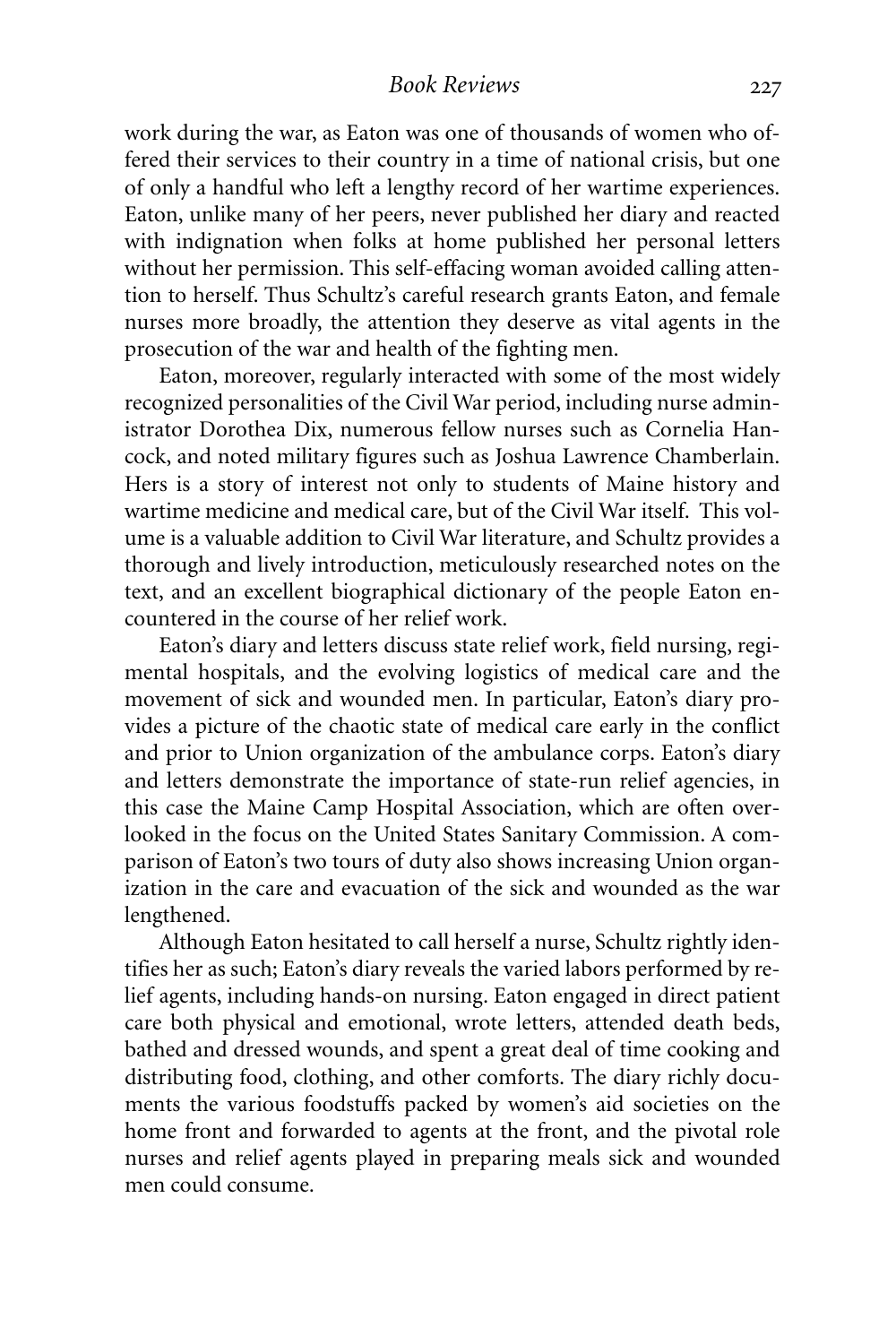Furthermore, this diary explores a host of human relationships during wartime, including those between caregivers and patients and the sometimes tense interactions of different medical personnel. Eaton discusses the relationships between state and Sanitary Commission agents, nurses, and medical workers of different ranks and positions. Schultz could have delved a bit more deeply into the class implications of the rift between Eaton and fellow Maine agent Isabella Fogg, but her speculation regarding Eaton's postwar relationship with patient Nathaniel Jaques is deftly handled despite a minimal amount of extant evidence. Though comprehensive in her coverage, the pious Eaton was a circumspect diarist, and in the introduction and notes, Schultz has skillfully teased out the nuances of meaning in the diary. Because I so enjoyed Schultz's commentary, I would have liked to know her thoughts on Eaton's negative reaction to Helen Gilson. Schultz's cross-referencing of Eaton's letters with her diary is especially useful, and it actually makes sense to read the narrative letters prior to reading the more tersely constructed diary. The two sources in concert, diary and letters, provide a fascinating and significant portrait of Civil War nursing, women's patriotic service and experiences, supply networks connecting home front and war front, and the sacrifices, suffering, and chaos of war.

> Libra Hilde San Jose State University

*Army at Home: Women and the Civil War on the Northern Home Front*. By Judith Giesberg. (Chapel Hill: University of North Carolina Press, 2012. Pp. 248. Paper. \$24.95.)

Judith Giesberg's *Army at Home* is a sophisticated examination of the myriad roles and hardships faced by rural, working-class, and marginal women on the northern home front during the Civil War. At its core, her work skillfully challenges traditional narratives that either ignored these women altogether or conveniently lumped them in with the middle- and upper-class women who more consistently supported the war. It was the latter whose wealth and status insulated them from many of the privations described in *Army at Home*. Rather than portray women whose lives and families were disrupted and dislocated by the war as stoic patriots who suffered and sacrificed in silence, Giesberg re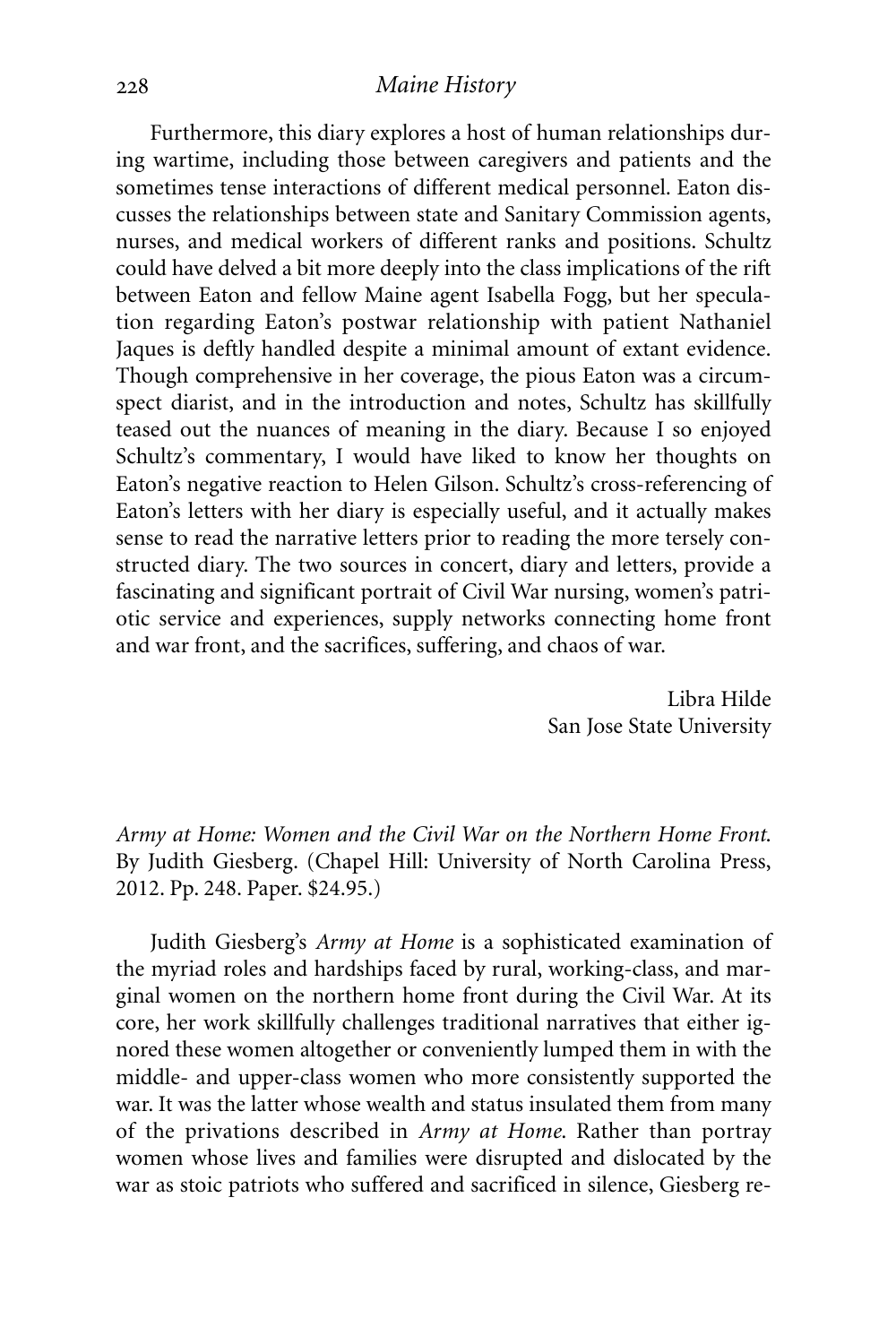veals a northern home front that roiled with women on the edge of being crushed in the gears of the new economic reality of the war. As a result, these women actively and consciously attacked prewar gender, class, and racial boundaries.

Given that the working-class women of the period did not typically leave behind detailed narratives of their daily lives, Giesberg draws on an extensive array of sources. The author, for example, relies on housing records, particularly state records of appeals for assistance. Although there is frequent use of letters, many of the stories are less in their own voices but rather reflected through a wide variety of sources ranging from almshouse records, relief requests, the observations of middle-class women, and even monuments. Giesberg admits that the trails of some individual women were faint at best as they would surface short periods in state and local records only to submerge and reappear again. Giesberg's work shifts its scope widely from chapter to chapter, attempting to link very diverse groups of women. Alongside white women in the countryside, the city, and the factory in the Midwest and Northeast, she examines the efforts of black women in San Francisco to desegregate streetcars. In a lot of ways, the groups of women in the book are so different the only thing that links them together is their gender and the vulnerability at the edges of the economic, social, and political spectrum in the Civil War North.

Giesberg draws inspiration from previous research into the ways white southern and slave women weakened and fatally undermined the Confederate war effort. The collapse of the southern home front became possible following the decision by northern military leaders to wage a total war in the South. As all total wars require the rapid mass mobilization and centralization of the economy, many of the stories in *Army at Home* are of northern women dislocated and disrupted in the process. The North was victorious despite the toll it took on working-class women and their families and their resulting protests. Going further, Geisberg points out that for decades, the dominant, gendered narrative of the Union victory held that it was the sacrifices of male, nationalist free labor that powered the northern economy to victory.

Giesberg begins by considering the role of farm women whose husbands left them to fight. After the war's conclusion, northern elites favored a reassuring and convenient narrative in which the war was won on northern farms by the young sons of yeoman farmers cum Union soldiers operating manmade machines. The stories of sacrifices made by these soldiers' wives were generally ignored, though they were the ones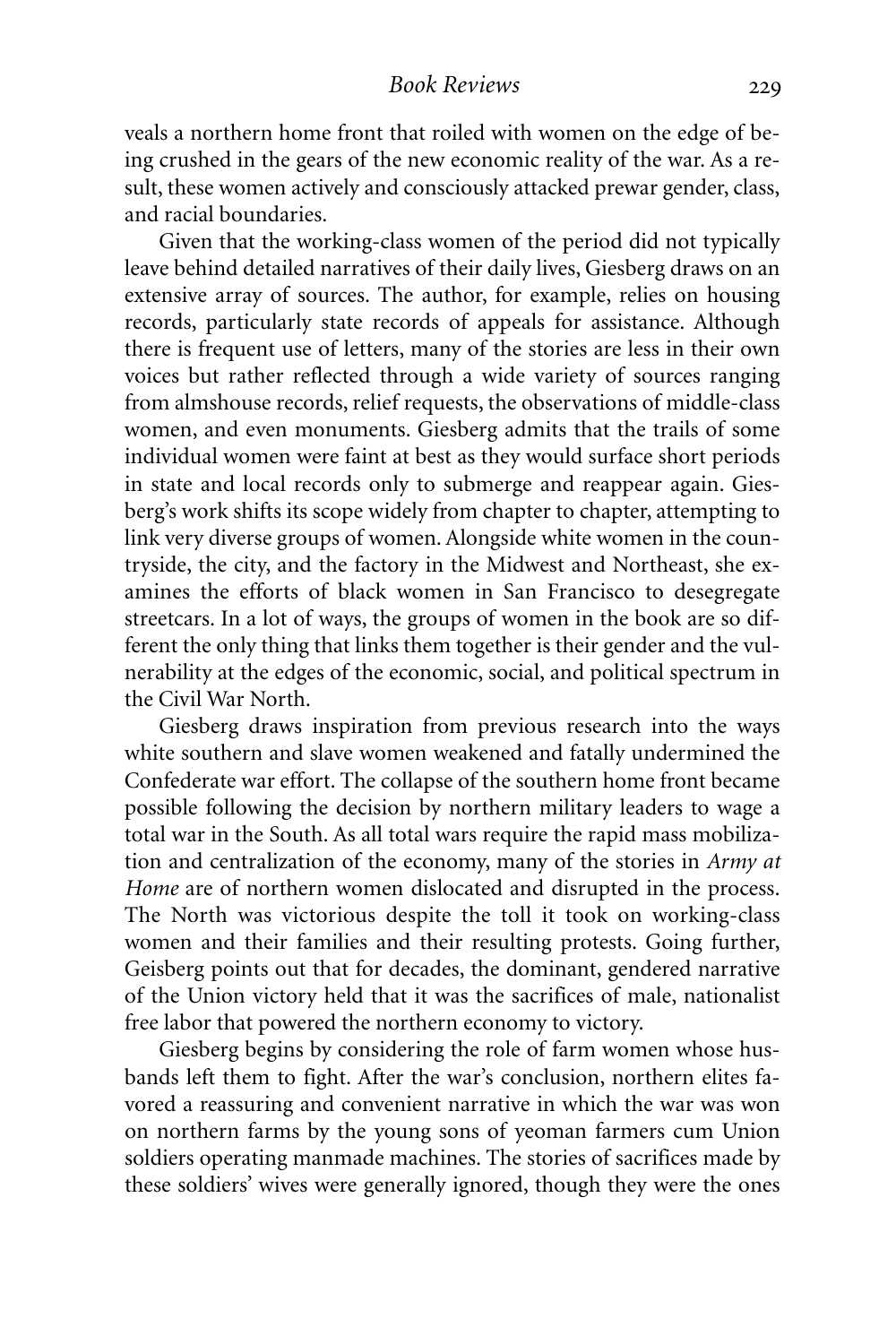who actually freed the men to fight, fed the army through their labor in the fields, and held together rural communities and families through a variety of efforts. This included calling in and granting favors, applying for aid, and finding temporary jobs when forced to do so. The author then turns her attention to urban working-class women. Giesberg examines a host of urban institutions including hospitals, asylums, jails, and temporary homes. At the same time, she studies the ways rumors influenced the lives of women forced to turn to these institutions for relief. In addition to the obvious role of rumors, in the form of "news" from the front, rumors were often the only guide to the confusing layers of bureaucracy that governed local and state relief. Rumors could also keep a woman from obtaining the relief she and her family had been promised by Union recruiters. Top-down gendered notions of chastity were used to deny women relief if rumors of a woman's infidelity circulated. Women were, of course, not completely powerless in the face of rapidly changing economic realities of the urban, industrial North. While only a small minority of women were active rioters, they were disproportionately important in the New York City draft riots of 1863, orchestrating the violence in many cases and egging on male rioters. At the same time, the local, state, and national authorities seem to have been only able to obscure the problems of discontent over the draft and economic inequalities created by the war and never did develop coherent, consistent strategies to obtain and maintain the consent of marginal urban women.

The author also examines the role of women war workers and the variety of ways their labor blurred the prewar gender boundaries of industrial work. A curious aside in this section involves the cleanliness of the female war workers undergarments and the attempts by a Union major to send home women who made the air in the work room "unpleasant." Giesberg uses this to further her exploration of the men who found the presence of women in the arsenals a threatening feminization of the war effort. Also included, though, are the paternalistic men who self-identified as the defenders of the female workers. Like many of the groups studied by Giesberg, the reader learns the stories of the female workers filtered by others first. Following an explosion at an arsenal outside of Pittsburgh, what we learn is shaped by the male interviewers questioning women in the wake of the disaster, those who saw female war workers as an opportunity for political grandstanding, or even through the design and layout of a monument erected to commemorate the dead.

*Army at Home* decries the ways the victory for the North's military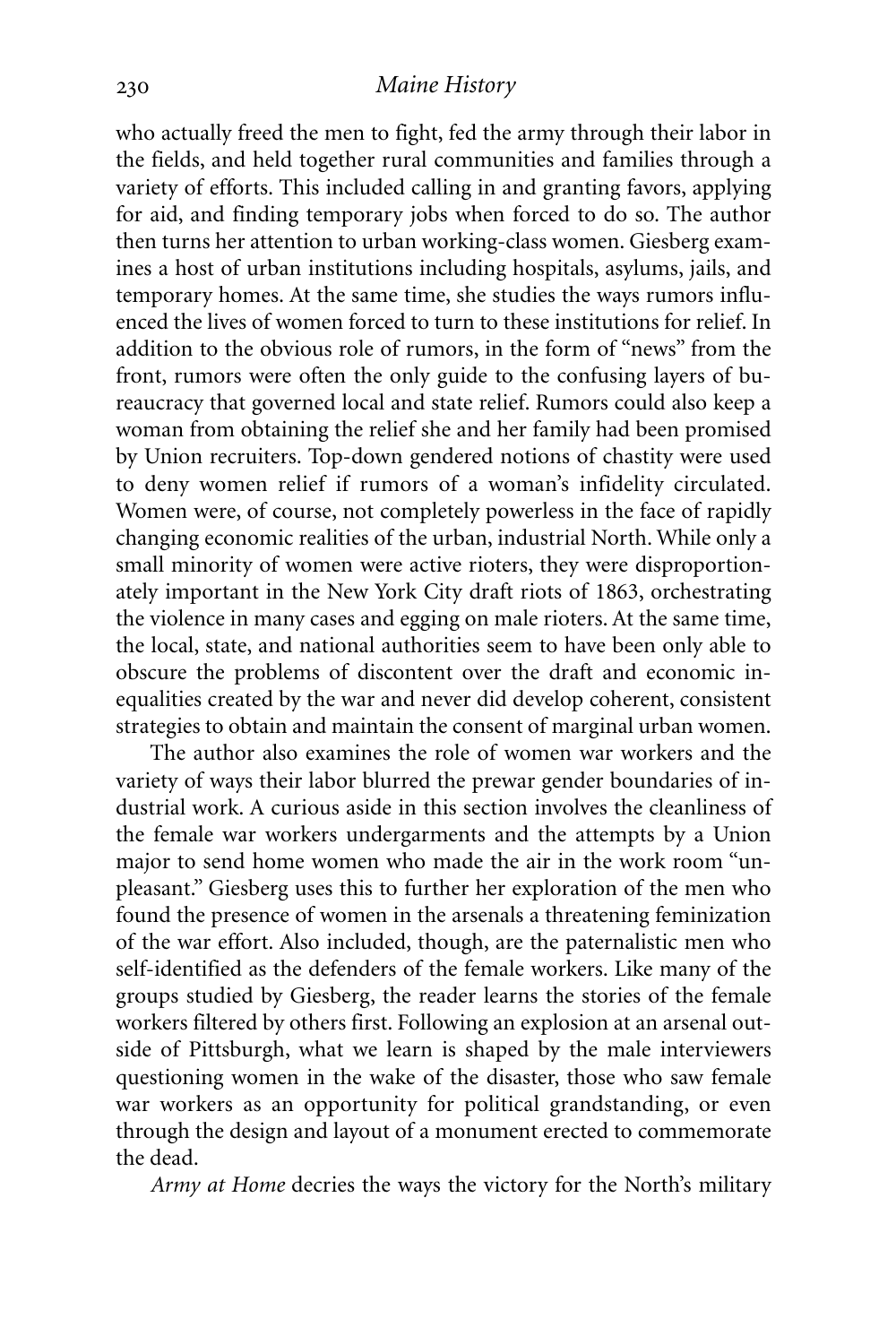and political systems was conflated to mean a victory for northern women as well. In many ways, women on the margins fought two wars. In the war against the Confederacy, working-class and rural women could legitimately claim to have played a major role in the Union victory; acknowledging them, however, would have required a more complicated narrative than many were willing to countenance. Marginal white women in the North also fought a war against the draft, emancipation, and privatization. This "war," largely ignored until now, was one they lost but not without a significant struggle.

> Russell R. Williams Lausanne Collegiate School

*A Visitation of God: Northern Civilians Interpret the Civil War.* By Sean A. Scott. (New York: Oxford University Press, 2010. Pp. 360. Cloth. \$80.)

Sean A. Scott's impressively researched work, *A Visitation of God: Northern Civilians Interpret the Civil War*, examines the response of religious believers in the Old Northwest to the American Civil War. Scott is concerned with the attitudes of "plain people" and consulted a wide range of letters, journal entries, sermons, newspaper editorials, and other writings to access their opinions on the war, politics, and theology. From these sources, he has formulated a narrative that includes the voices of clergy and laity, soldiers, housewives and other family members on the home front, newspaper editors, Republicans, and Democrats. From such a disparate group, unsurprisingly, little consensus is revealed. Certainly most religious Americans assigned providential understanding to the events from the secession crisis to Lincoln's assassination (and beyond). Despite this shared theological assumption, in Scott's analysis, a tumultuous religious and political environment emerges. He emphasizes the lack of unity in the North during the war, both political and religious, as a harbinger of the divisions to come during Reconstruction.

Scott addresses a wide range of themes, including providence, scripture, theology, slavery, death, Christian patriotism, Lincoln's religious faith, Christian manhood, and women's piety on the home front. The connections between the subthemes and the overall argument are often murky. Scott's discussion of women's personal faith could be much improved by engagement with current historical scholarship. While Scott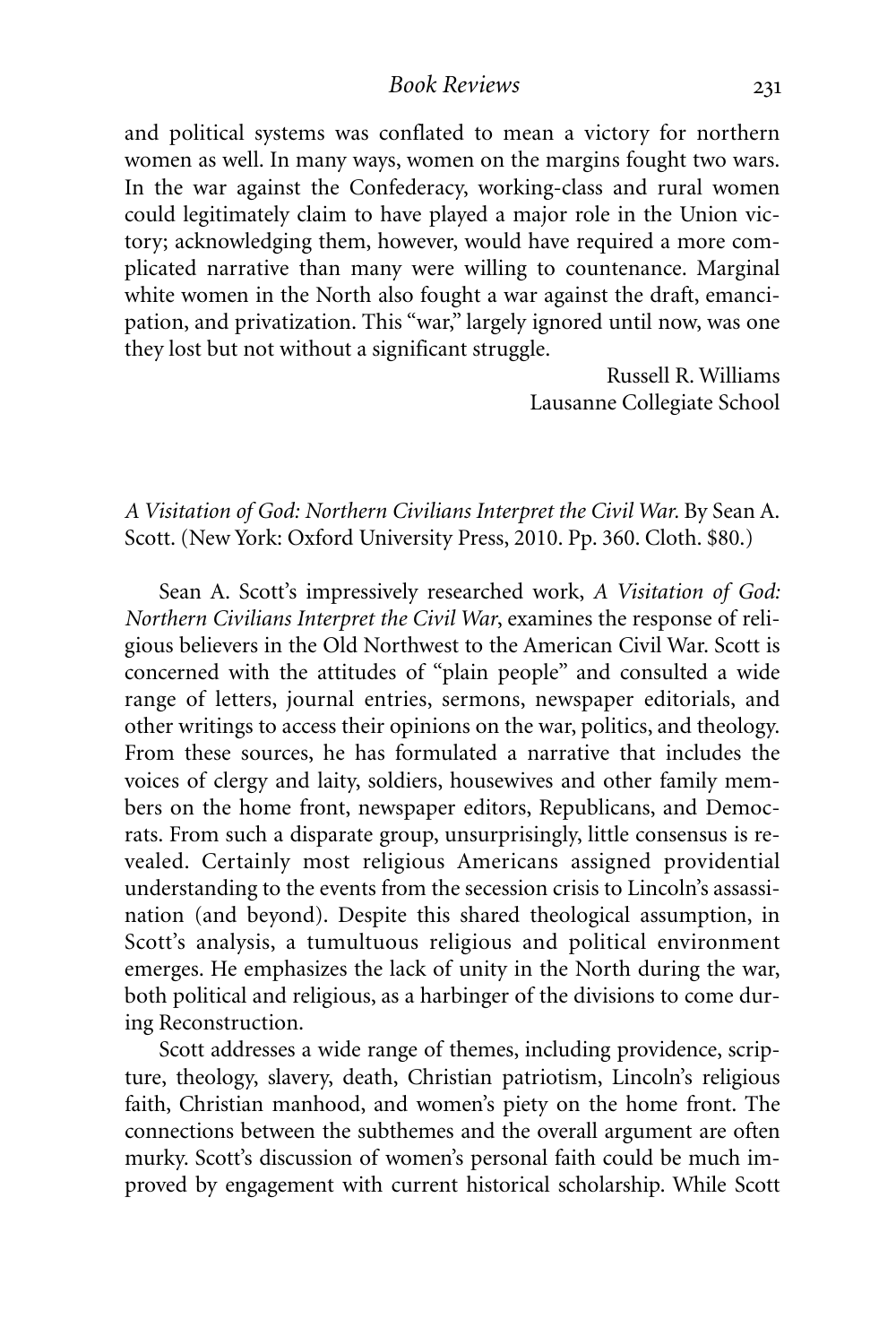seems to view domesticity and personal piety as opposing forces, scholarship in nineteenth-century women's lives by historians and literary critics, including Mary Ryan, Nicole Tonkovich, Mary Kelley, Sarah Newton, Jane Tompkins, Cindy Weinstein, and many others, reveals domesticity and piety as complementary forces in women's lives.According to the domestic ideal, women served as the moral and spiritual fonts of the home. Within this role, many women negotiated religious practices within their families, an activity evidenced by Scott's own research. In discussing women's influence on soldier's behavior in the camps, Scott concedes, "abstaining from alcohol or avoiding evil companions out of consideration for wife or mother accomplished the same purpose as if it had been done for spiritual reasons" (93). While he often resorts to criticizing historians of women for emphasizing domesticity over piety, he does not name these scholars or their work and his critique reveals his lack of familiarity with scholarship on mid-nineteenth-century women's lives.

One area that could benefit from critical engagement would be Scott's assumptions about his sources. He explains that he accepts all religious statements at "face value," but one must wonder how often these religious utterances were the product of habit or the result of frustration by individuals swept up in events and circumstances beyond their control (8). For families on the home front, one might question what else they would write to a beloved soldier on the battlefield to offer comfort, hope, and support. Intended audience always influences writers, and Scott would be wise to remember these individuals were not writing for the benefit of future historians.

Scott should be commended for revealing his personal bias to the reader in the text's introduction. However, once revealed, his particular and personal religious perspective becomes problematic. Historians generally seek to avoid judging historical actors and strive to present the past as unbiased, dispassionate observers. Of course, as human beings, we regularly fail at this goal and our inherent biases, personal interests, and subconscious assumptions infiltrate our presentations of the past. In presenting his bias, Scott simultaneously drops any pretense toward an unbiased interpretation of the past and he is often critical of past actors. His main interest is the battle between northerners who connected politics and religion and those who felt the church should be removed from secular matters. Scott unapologetically agrees with the second group and often criticizes the "religious Northerners [who] placed greater emphasis on political cohesion than the unity of believers in Christ" (225).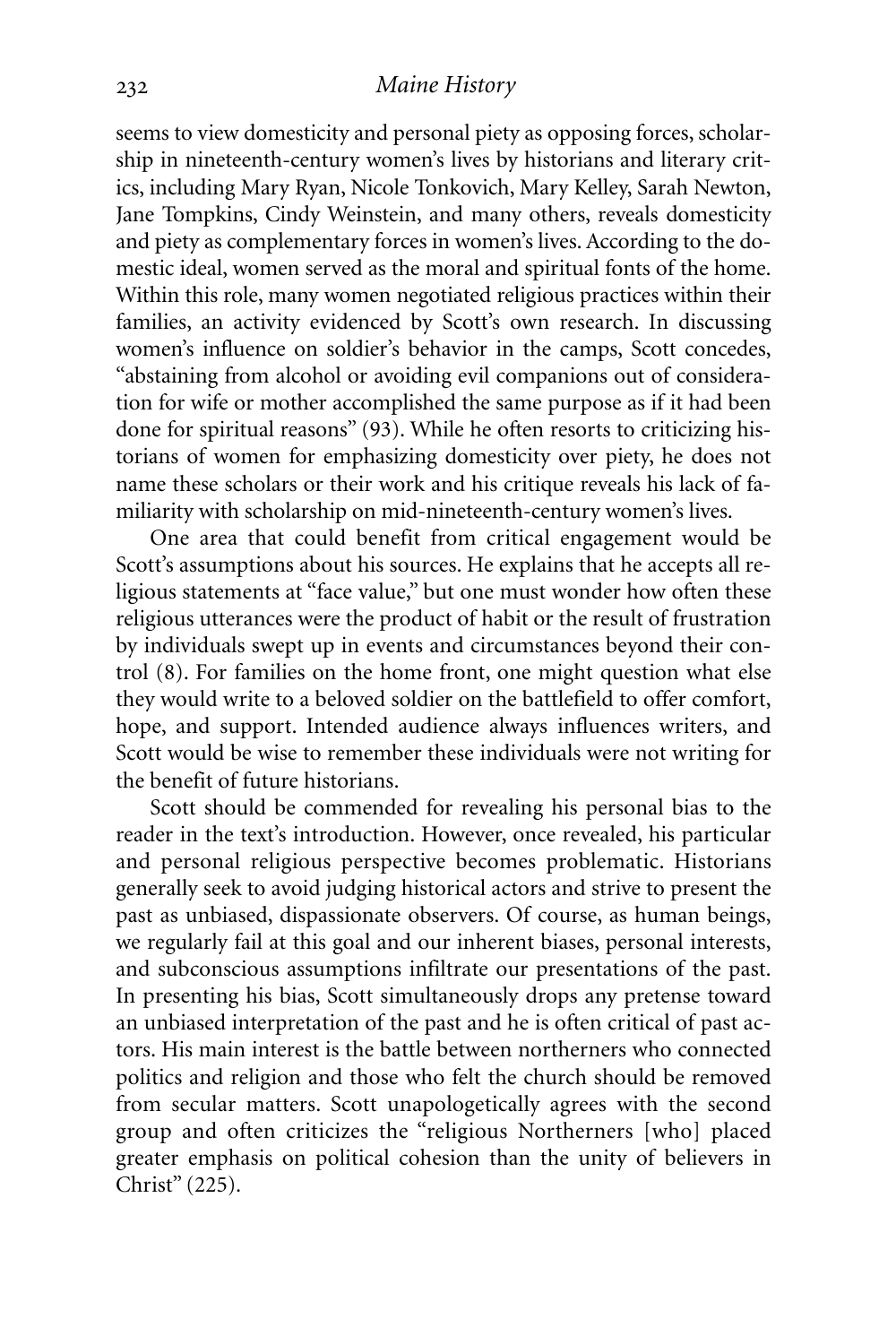Scott's overall argument is connected to his disdain for historical actors who used theology for political ends. He concludes that, "the effort to Christianize the Union ranks as the ultimate legacy of northern religion during the Civil War," and argues those efforts, "trivialized religion by making it the handmaiden of politics" (266). While this reviewer agrees that the connections between religion and politics in American history have had unintended and often undesirable consequences, I remain unconvinced that religion was trivialized. In fact, it appears to be a vital force in American life and politics to the present day. Further, because war and religion have long intermingled in American history as scholarship examining major conflicts demonstrates, how were the connections forged during the Civil War unique? In what ways did the actions of religious northerners trivialize religion that the actions of clergy and laity during King Philip's War, the Seven Years' War/French and Indian War, or the American Revolution (to name a few well-studied conflicts) to legitimize violence and political strife with theology did not?

Despite these criticisms, Scott's extensive primary-source research and focus on ordinary people makes this a valuable contribution to our understanding of the northern home front during the Civil War. The individual reflections on war and religion by ordinary people serve to move the practice of religious history away from the dominating clerical perspective and toward a more populist understanding of religion in American life during the mid-nineteenth century.

> Rachel Snell University of Maine

*Freedom National: The Destruction of Slavery in the United States, 1861- 1865*. By James Oakes. (New York and London: W. W. Norton & Company, 2013. Pp. 595. Cloth. \$29.95.)

As the subtitle of this highly informative study indicates, James Oakes examines the destruction of slavery in the United States. For Oakes, the Civil War represented the culmination of prewar assaults against the institution by antislavery forces. Those who sought to eradicate slavery from the United States at various points included some of the founders, the abolitionists, Abraham Lincoln and other Republican politicians, generals and soldiers in the Union army, and the slaves themselves. It all began with some of the founders. Although several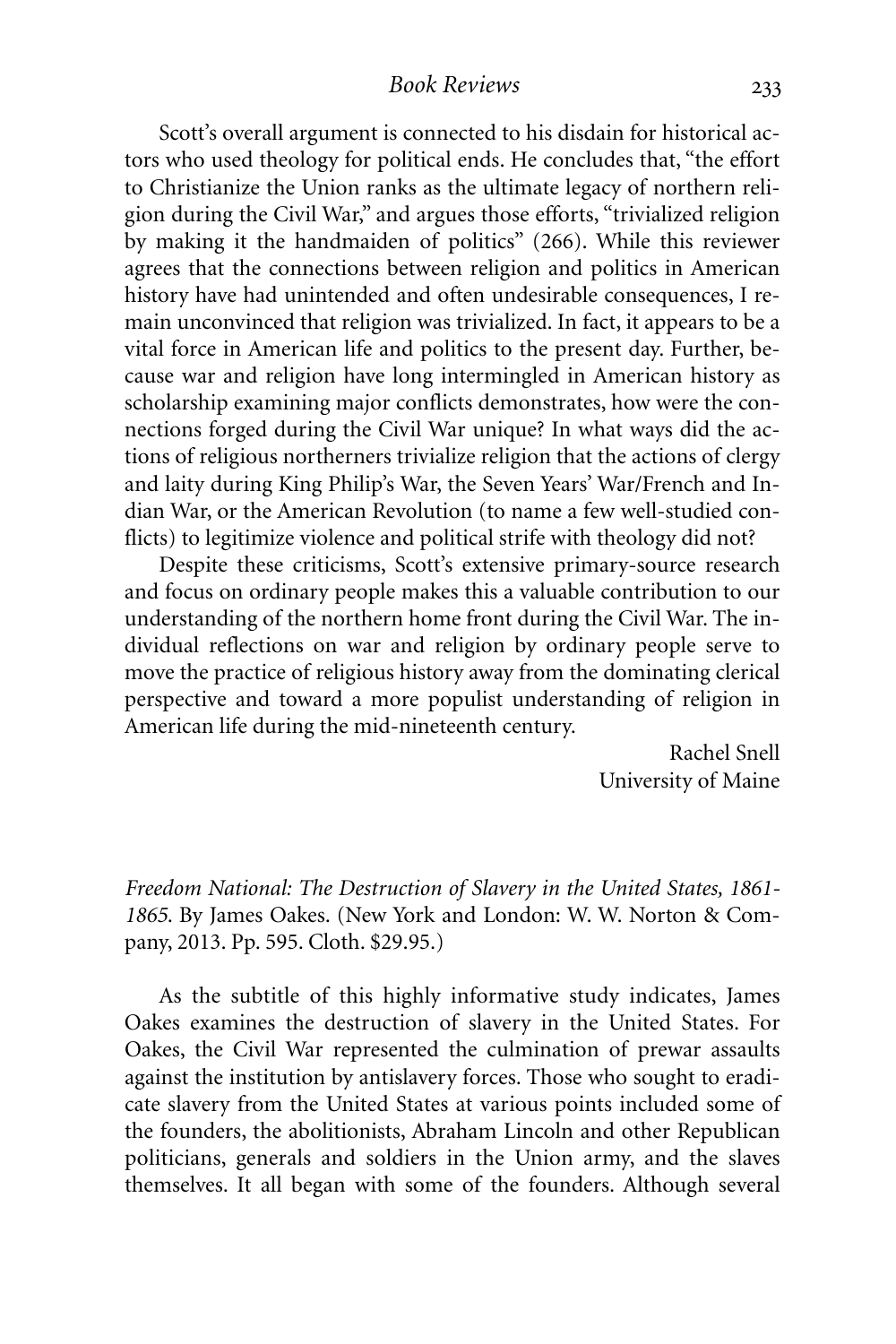clauses of the Constitution acknowledged the existence of slavery in the United States, the document defined slaves not as property, but as persons, and constitutional compromises with slavery interests proceeded upon the incorrect assumption that slavery would die on its own. From the very beginning, therefore, the right of property in slaves was protected only by the laws of individual states where slavery existed, and not by the Constitution.

In the late 1850s, the Republicans, too, subscribed to the natural law and constitutional notion that slaves were persons, not property. Upon this basis, although they could not touch slavery where it existed and was legally sanctioned at the state level, the Republicans attacked slavery indirectly by opposing its spread to the territories, where it was afforded neither state nor constitutional protection. Even prior to the war, and even in light of the Dred Scott case, therefore, Republicans made no secret of their desire to destroy slavery, thus southerners were correct in their perception of this. Accordingly, Lincoln's election in 1860 prompted southerners, who did believe that the Constitution protected property in slaves, to opt for disunion in order to keep slavery.

Yet secession and war merely gave Lincoln and the Republicans additional means to eliminate slavery. For them, the laws of war allowed for "military emancipation" because southerners had forfeited their right to slaves as property within their now-rebellious states, where slavery no longer fell under federal protection and so could be attacked legally and directly by the federal government there. Accordingly, the Fugitive Slave Law was not enforced when slaves ran to Union lines, and "tens of thousands of slaves [were] freed by the First Confiscation Act" (143). Also, the Emancipation Proclamation did not make the war about slavery because, for Lincoln and the Republicans, it always had been. Rather, the proclamation signaled a shift in policy whereby slaves could be "enticed" to abscond, and they also could enlist in the army. For Lincoln and the Republicans, attacking slavery directly in the southern states in time of peace was not constitutional, but attacking it there in time of war was. Southern secession and war, therefore, gave Republicans the means to pursue directly and aggressively what they had sought to do indirectly and gradually before the war began: destroy slavery in the United States. Yet because military emancipation freed only some slaves and, particularly in view of the protection of slavery by state laws and the Dred Scott case, the Thirteenth Amendment was required to guarantee permanent abolition for all slaves everywhere following southern defeat. Ultimately, Lincoln's war to save the Union necessarily entailed slavery's destruction.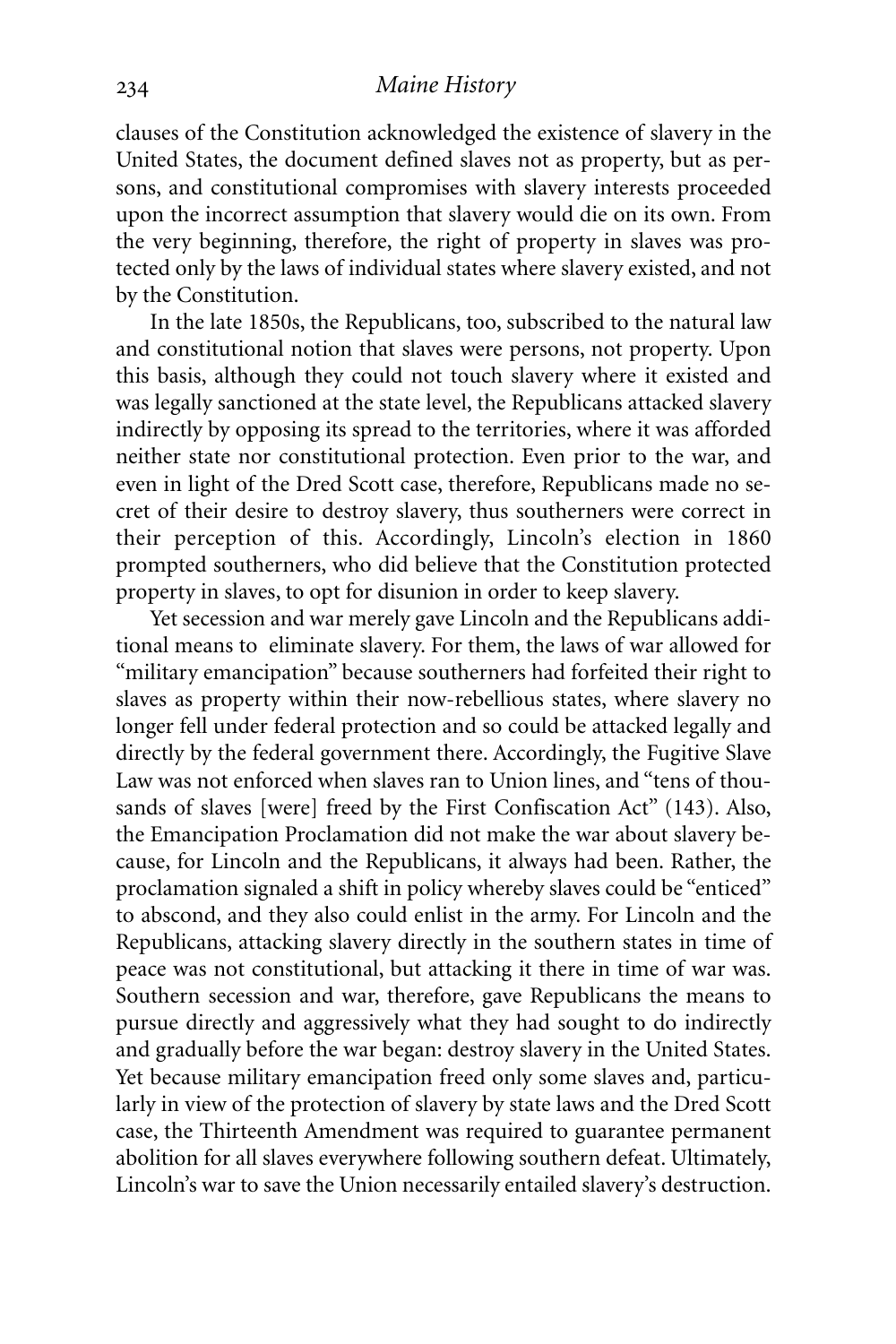#### *Book Reviews*

Anyone interested in slavery and the Civil War must read this book. Oakes' illumination of the legal and political facets of familiar issues and events greatly enhances our understanding of what were arguably among the most significant developments in U.S. history.

> John J. Zaborney University of Maine at Presque Isle

*War Upon the Land: Military Strategy and the Transformation of Southern Landscapes during the American Civil War*. By Lisa M. Brady. (Athens: University of Georgia Press, 2012. Pp. xiii, 208. Paper. \$24.95.)

Lisa Brady has written an excellent foundational monograph on the environmental history of the Civil War. Employing a wide base of evidence, including diaries, letters, memoirs, and newspaper accounts, she adeptly shows that "nature is an active force in human affairs": in this case, the military's strategic decision-making process during a war (3). Aside from the military importance, Brady also engages her sources to tease out mid-nineteenth century ideas regarding nature, which includes notions about the improvement of wilderness and the ability for humans to exert complete control over the natural world. Lastly, she shows that nature was not a passive victim, but, instead, a dynamic agent that resisted and undermined the Union army's attempts at domination.

In her introduction to *War Upon the Land,* Brady seeks to reconcile the differences between environmental history and military history. By defining terms such as wilderness, agroecosystem, and hybrid landscapes, she bridges the conceptual divide between these two disciplines. Brady also provides a thorough survey of the secondary literature, which can be utilized by scholars unacquainted with new trends in the environmental history of the Civil War.

Using the lens of environmental history, Brady focuses on several case studies that are all well represented in the secondary literature of the Civil War: the Union campaigns in the lower Mississippi valley in 1862-1863 (Chapter 1), Grant's Vicksburg campaign in 1863 (Chapter 2), Sheridan's Shenandoah Valley campaign in 1864 (Chapter 3), and Sherman's March to the Sea and march through the Carolinas in 1864 and 1865 (Chapter 4). Despite the breadth and depth of knowledge regarding these campaigns in the current literature, Brady's distinctive ap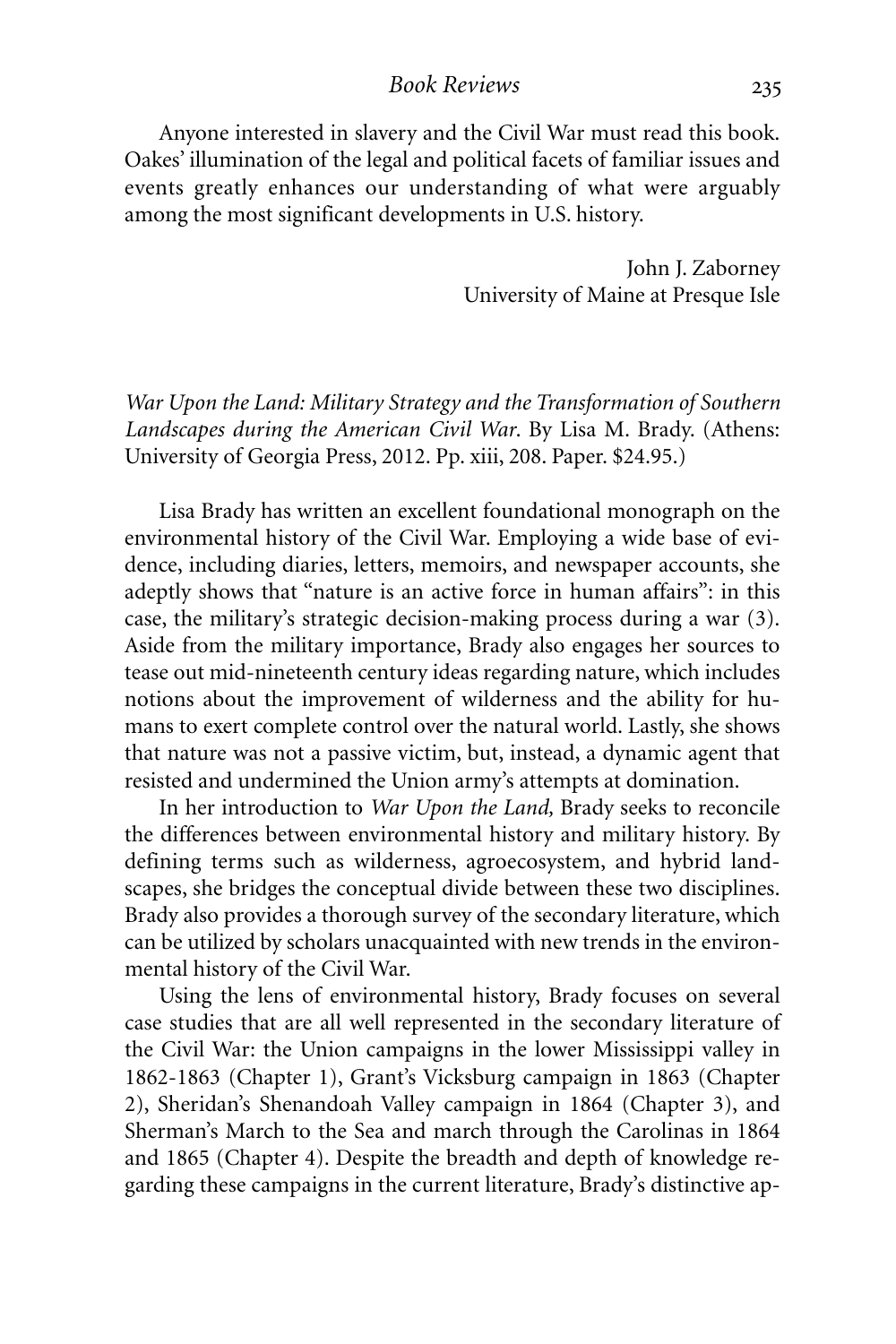proach provides a new and refreshing analysis that adds greatly to the understanding of these events.

The Union army's strategy sometimes dictated that their troops fight the war not against Confederate soldiers but against the southern landscape. During the campaigns discussed in chapters one and two, Union soldiers had to contend with disease-carrying mosquitoes, unpredictable water levels, sickness, and poisonous snakes as they attempted to construct a system of canals to redirect the flow of the Mississippi River away from Vicksburg. Chapter three highlights General Philip Sheridan's war on southern agriculture in the Shenandoah Valley of Virginia. By attacking this Confederate agroecosystem, Sheridan seized control of the valley from southern farmers and "transformed it from a civilized, improved landscape into a virtual wilderness" (80). The final chapter follows General William T. Sherman's march through the South as he utilized the destruction of the landscape as a "deliberate weapon of war," burning and consuming the infrastructure and undermining the agricultural base of the Confederacy (93).

Brady concludes by arguing that the physical damage and impact of the Civil War on the landscape of America may have influenced the "postwar nature preservation activity" of conservationists such as John Muir and Frederick Law Olmstead (138). Furthermore, she asserts that the Civil War created a strong federal government with the power to set aside natural landscapes, protecting them from commercial and industrial development. This, she says, was the "Civil War's greatest environmental legacy" (140).

Although Brady does acknowledge her lack of sources from the South, she overlooks the affect this limited focus has on the overall potency of her argument. Without analyzing Confederate documents, it becomes difficult to know whether or not thoughts about the human ability to control the landscape permeated all of American society during the mid-nineteenth century or just in the North. Furthermore, the lack of southern sources obscures the degree to which the environmental strategies of the Union affected the resolve of the Confederacy.

Despite this shortcoming, *War Upon the Land* is a fine amalgamation of environmental history and military history. It adeptly demonstrates that the historical study of warfare has much to gain from a focus on nature, and, conversely, that the historical study of the environment has much to gain from examining military sources, strategy, and conflicts.

> Daniel S. Soucier University of Maine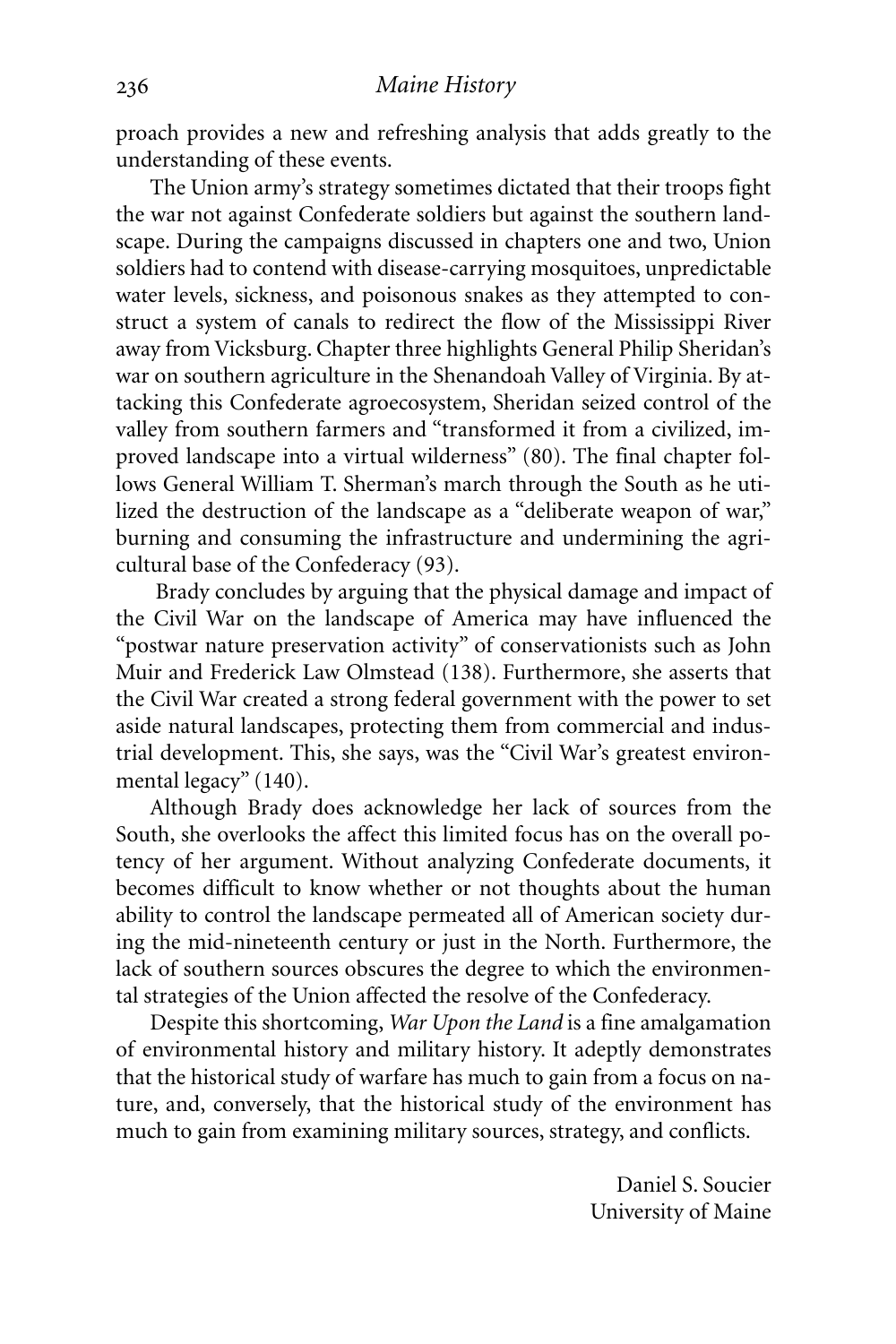*Remembering the Civil War: Reunion and the Limits of Reconciliation.* By Caroline E. Janney. (Chapel Hill: University of North Carolina Press, 2013. Pp. 451. Cloth. \$35).

Historians have long argued that the late nineteenth century was a period during which whites from the North and South gradually set aside past differences and reunited as Americans. Years of civil war and reconstruction were forgiven, if not forgotten. This was a difficult process, but by the 1890s, so the narrative goes, former enemies from the North and South had joined hands. This process of sectional healing culminated in the Spanish-American War in 1898, the nation's first war since the Civil War, and this foreign war was the final nail in the coffin of sectional bitterness. Not only did white northerners and white southerners fight together in the war, but they joined together in supporting white supremacy at home and abroad (in America's new overseas colonies). This view has been expounded by many historians, beginning with the Pulitzer-Prize winning work of Paul Buck, *The Road to Reunion, 1865-1900* (1937), and including more-recent books by Nina Silber, David W. Blight, and Edward J. Blum.

Only recently have some historians begun to challenge this narrative of sectional harmony in the postwar decades. Although not the first historian to do so, Caroline E. Janney has produced a masterful work on the shaping of Civil War memory in the late nineteenth and early twentieth centuries. Janney distinguishes between two terms that are often used interchangeably: *reunion* and *reconciliation*. Reunion was a legal and political fact as of 1865; the nation had been reunited by the victories of the Union armies. By contrast, Janney argues, reconciliation was an ideal that was never fully reached. Although politicians, newspapermen, and the purveyors of popular culture liked to speak of sectional harmony in the Gilded Age and Progressive Era, Janney argues that "reconciliation was never the predominant memory of the war among its participants" (6). For both Union and Confederate veterans, the war had been too bloody and too life-altering to simply "forgive and forget."

Although some veterans could offer forgiveness to their former enemies, for most, bitterness remained, especially when their version of the war was challenged. For Union army veterans, the war had two major consequences: the reunion of the country and the emancipation of four million slaves in the southern states. They had fought for country and freedom; Confederate soldiers had fought for treason and slavery. By contrast, for most Confederate veterans, neither slavery nor secession